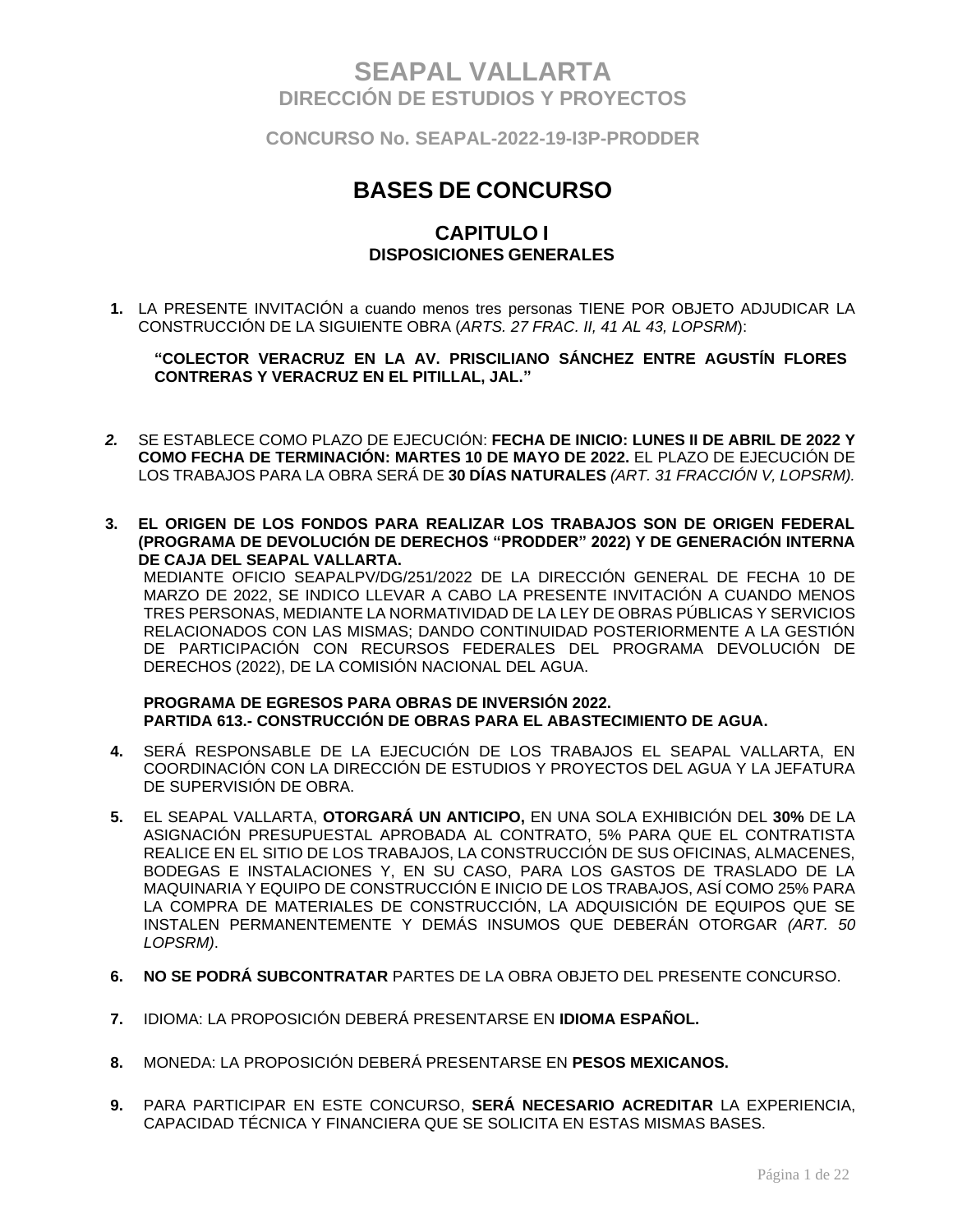### **CONCURSO No. SEAPAL-2022-19-I3P-PRODDER**

**10.** DERIVADO DEL DECRETO QUE REFORMA EL ARTÍCULO 32-D DEL CÓDIGO FISCAL DE LA FEDERACIÓN, PUBLICADO EL DÍA 28 DE JUNIO DEL AÑO DOS MIL SIETE Y DE LA EMISIÓN DE LA RESOLUCIÓN DE MISCELÁNEA FISCAL 2009-2010, EN PARTICULAR LA REGLA I.2.1,17, PUBLICADA EN EL DIARIO OFICIAL DE LA FEDERACIÓN EL 27 DE MAYO DE DOS MIL OCHO; LOS LICITANTES, LAS EMPRESAS O PERSONAS FÍSICAS QUE RESULTEN GANADORAS DEL PRESENTE CONCURSO Y EN CONSECUENCIA ADJUDICADAS DEL CONTRATO, DEBERÁN DE PRESENTAR ANTE EL SEAPAL VALLARTA, EL ACUSE DE RECEPCIÓN QUE COMPRUEBE QUE REALIZARON LA SOLICITUD DE OPINIÓN PREVISTA EN EL TITULO 2, CAPITULO 2.1.29 DE LA RESOLUCIÓN DE MISCELÁNEA FISCAL 2022 (PUBLICADA EN EL DIARIO OFICIAL DE LA FEDERACIÓN DE FECHA 27 DE DICIEMBRE DE 2021).

ASIMISMO, LOS LICITANTES DEBERÁN REALIZAR LA REFERIDA CONSULTA DE OPINIÓN ANTE EL SAT DENTRO DEL TÉRMINO DE TRES DÍAS HÁBILES SIGUIENTES A LA EMISIÓN Y DEBIDA NOTIFICACIÓN DEL FALLO DEL PRESENTE CONCURSO; SEÑALANDO EN LA REFERIDA SOLICITUD DE OPINIÓN EL SIGUIENTE CORREO ELECTRÓNICO DEL ÁREA CONTRATANTE DE SEAPAL VALLARTA: agarciaa@seapal.gob.mx CON EL OBJETO DE QUE EL SISTEMA DE ADMINISTRACIÓN TRIBUTARIA (SAT) ENVÍE A LA CONTRATANTE EL ACUSE DE RESPUESTA. NO SE FORMALIZARÁ EL CORRESPONDIENTE CONTRATO, HASTA QUE NO SE RECIBA EN SEAPAL VALLARTA, LA RESPUESTA A LA SOLICITUD DE OPINIÓN PREVISTA EN EL TITULO 2 CAPITULO 2.1.29 DE LA RESOLUCIÓN DE MISCELÁNEA FISCAL 2022.

## **CAPITULO II DE LOS ACTOS OFICIALES**

- **1.** SE LLEVARÁ A CABO UNA **VISITA AL SITIO DE REALIZACIÓN DE LOS TRABAJOS,** MISMA QUE **NO SERA OBLIGATORIA** EL DÍA **MARTES 22 DE MARZO DEL 2022,** EN LAS OFICINAS QUE OCUPA EL SEAPAL VALLARTA, UBICADAS EN LA AV. FRANCISCO VILLA S/N ESQUINA MANUEL ÁVILA CAMACHO, COLONIA LÁZARO CÁRDENAS, C.P. 48330, EN LA CIUDAD DE PUERTO VALLARTA, JALISCO **A LAS 09:00 HRS. (EN REFERENCIA AL ARTICULO 38 DEL REGLAMENTO DE LA LEY DE OBRAS PUBLICAS Y SERVICIOS RELACIONADOS CON LAS MISMAS).**
	- **1.1.-** AL SITIO DE REALIZACIÓN DE LOS TRABAJOS, PODRÁN ASISTIR LOS INTERESADOS Y SUS AUXILIARES QUE HAYAN SIDO INVITADOS E INSCRITOS EN EL CONCURSO.
	- **1.2.-** EL OBJETIVO DE LA VISITA ES CONOCER EL SITIO DE LOS TRABAJOS PARA CERTIFICAR POR PARTE DE LOS LICITANTES Y EL SEAPAL VALLARTA, QUE EL PROYECTO QUE SE PROPONE ES CONGRUENTE CON LAS NECESIDADES, TOMANDO EN CUENTA SU TOPOGRAFÍA, SUS CONDICIONES AMBIENTALES Y EN SU CASO, CONSTRUCCIONES EXISTENTES Y QUE EL CATALOGO DE CONCEPTOS QUE SE PROPONE SE ENCUENTRA COMPLETO, TOMANDO EN CUENTA LAS CONDICIONES FÍSICAS DEL LUGAR Y LOS PLANOS DE PROYECTO.
- **2.** EL SEAPAL VALLARTA **NO SUMINISTRARA** MATERIALES O EQUIPOS DE INSTALACIÓN PERMANENTE.
- **3.** SE LLEVARÁ A CABO UNA **JUNTA ACLARATORIA :**

.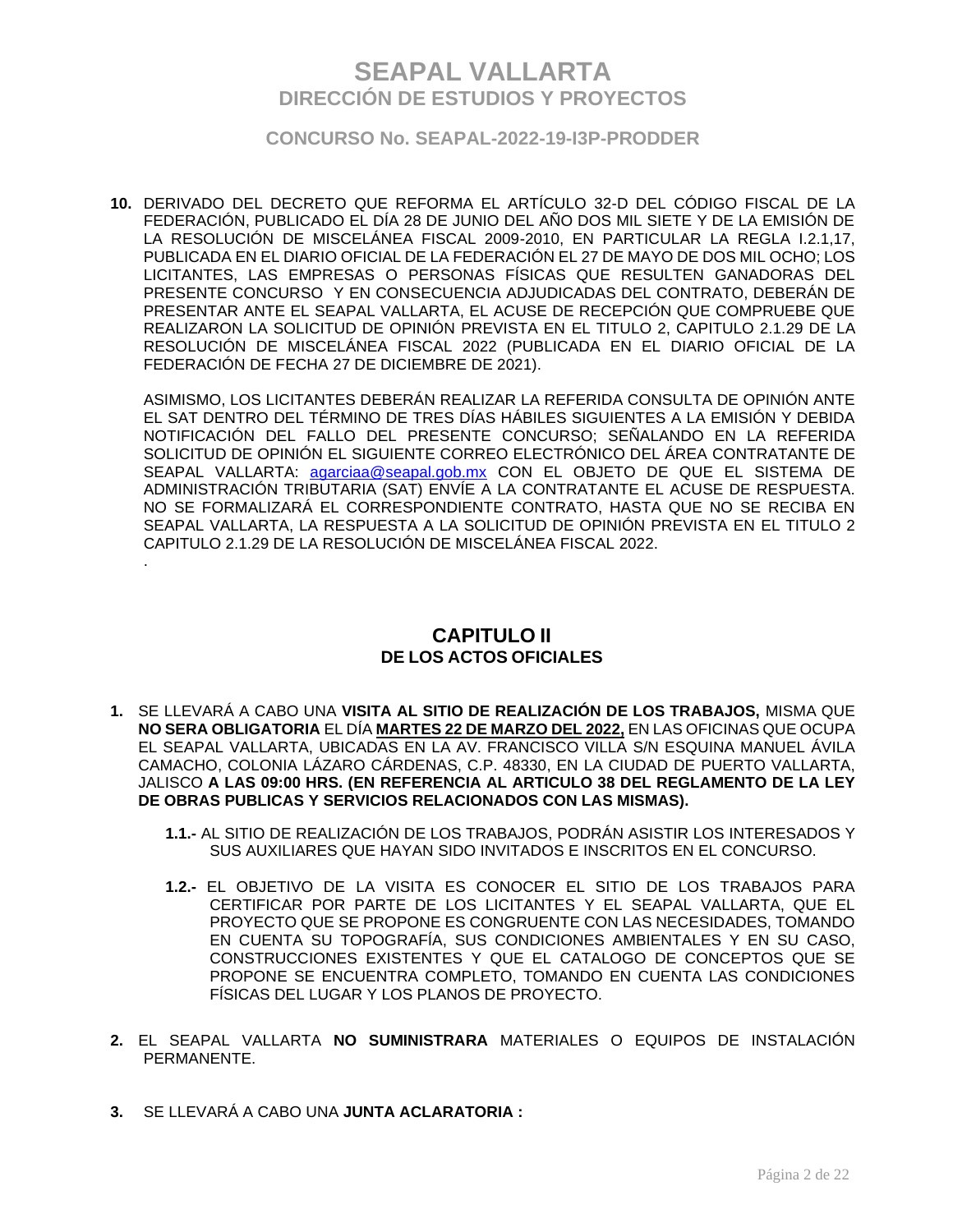### **CONCURSO No. SEAPAL-2022-19-I3P-PRODDER**

#### **EL DÍA MARTES 22 DE MARZO DEL 2022, A LAS 14:30 HRS.**

LA ASISTENCIA A LA MISMA **NO SERA OBLIGATORIA** Y EL LUGAR PARA LLEVARLA A CABO SERA EN LA SALA AUDIOVISUAL DEL SEAPAL VALLARTA, CON DOMICILIO EN LA AV. FRANCISCO VILLA S/N ESQUINA MANUEL ÁVILA CAMACHO, COLONIA LÁZARO CÁRDENAS, C.P. 48330, EN LA CIUDAD DE PUERTO VALLARTA, JALISCO.

LA JUNTA ACLARATORIA **SERA LA UNICA INSTANCIA** PARA SOLICITAR ACLARACIONES O MODIFICACIONES A LAS BASES, SUS ANEXOS Y A LAS CLAUSULAS DEL MODELO DE CONTRATO, LAS CUALES SERÁN PONDERADAS POR SEAPAL VALLARTA, EN LOS TÉRMINOS DEL ARTICULO 39 DEL REGLAMENTO DE LA LEY DE OBRAS PUBLICAS Y SERVICIOS RELACIONADOS CON LAS MISMAS. CUALQUIER ACLARACIÓN, OBSERVACIÓN O DUDA, SE DEBERÁ FORMULAR POR ESCRITO EN PAPEL MEMBRETADO DE LA EMPRESA O PERSONA FÍSICA, FIRMADA POR EL REPRESENTANTE LEGAL Y DEBERÁ HACERSE OPORTUNAMENTE PARA RESOLVERSE EN LA JUNTA ACLARATORIA. A LA DIRECCIÓN DE CORREO ELECTRÓNICA agarciaa@seapal.gob.mx, AL TELÉFONO FAX DE LA DIRECCIÓN DE ESTUDIOS Y PROYECTOS 322-223-1250.

#### **NO SE RECIBIRÁN PREGUNTAS ADICIONALES FUERA Y DESPUÉS DE LA JUNTA ACLARATORIA.**

LA INASISTENCIA DE LOS LICITANTES A LA JUNTA DE ACLARACIONES NO OBSTANTE HABERSE INSCRITO EN EL CONCURSO, SERA DE SU ESTRICTA RESPONSABILIDAD; SIN EMBARGO, PODRÁN ACUDIR CON LA DEBIDA OPORTUNIDAD EN EL DOMICILIO INDICADO EN LAS BASES CORRESPONDIENTES PARA QUE LES SEA ENTREGADA COPIA DEL ACTA DE LA JUNTA RESPECTIVA.

#### **4. ACTO DE PRESENTACIÓN Y APERTURA DE PROPOSICIONES, FALLO Y FIRMA DE CONTRATO.**

ESTE ACTO SE LLEVARÁ A CABO SEGÚN LO DISPUESTO EN EL ARTICULO 37 DE LA LEY DE OBRAS PUBLICAS Y SERVICIOS RELACIONADOS CON LAS MISMAS Y LOS ARTÍCULOS 59 AL 62 DE SU REGLAMENTO.

EN JUNTA PÚBLICA QUE SE CELEBRARÁ A **LAS 13:30 HRS.** DEL DÍA **MARTES 29 DE MARZO DEL 2022,** EN LA SALA AUDIOVISUAL DEL SEAPAL VALLARTA, SITA EN AV. FRANCISCO VILLA S/N ESQUINA MANUEL ÁVILA CAMACHO, COLONIA LÁZARO CÁRDENAS, C.P. 48330, EN LA CIUDAD DE PUERTO VALLARTA, JALISCO**,** SE LLEVARÁ A CABO LA **PRESENTACIÓN Y APERTURA DE PROPOSICIONES.**

EL SOBRE QUE CONTENGA LA PROPUESTA DEBERÁ SER ENTREGADO POR EL REPRESENTANTE LEGAL O CON PODER DE LA EMPRESA CONCURSANTE DIRECTAMENTE EN LAS OFICINAS DEL SEAPAL VALLARTA, EN EL DOMICILIO ANTERIORMENTE SEÑALADO. NO SE ADMITIRÁN PROPUESTAS QUE SE HAGAN LLEGAR POR MENSAJERÍA, SERVICIO POSTAL O MEDIOS ELECTRÓNICOS (SEGÚN ARTICULO 28, ULTIMO PÁRRAFO, DE LA LEY DE OBRAS PUBLICAS Y SERVICIOS RELACIONADOS CON LAS MISMAS).

A LA FECHA Y HORA CONVENIDA SE NOMBRARÁ LISTA DE ASISTENTES ACREDITÁNDOSE LA ASISTENCIA SOLAMENTE A LOS PRESENTES EN ESE MOMENTO, SIN EXISTIR PLAZO DE ESPERA.

LA OBRA SE LLEVARÁ A CABO CON SUJECIÓN A LA LEY DE OBRAS PUBLICAS Y SERVICIOS RELACIONADOS CON LAS MISMAS Y SU REGLAMENTO; Y PARA LOS EFECTOS DE MEDICIÓN Y PAGOS SE TOMARÁ EN CUENTA LO ESTIPULADO EN EL CATALOGO DE CONCEPTOS.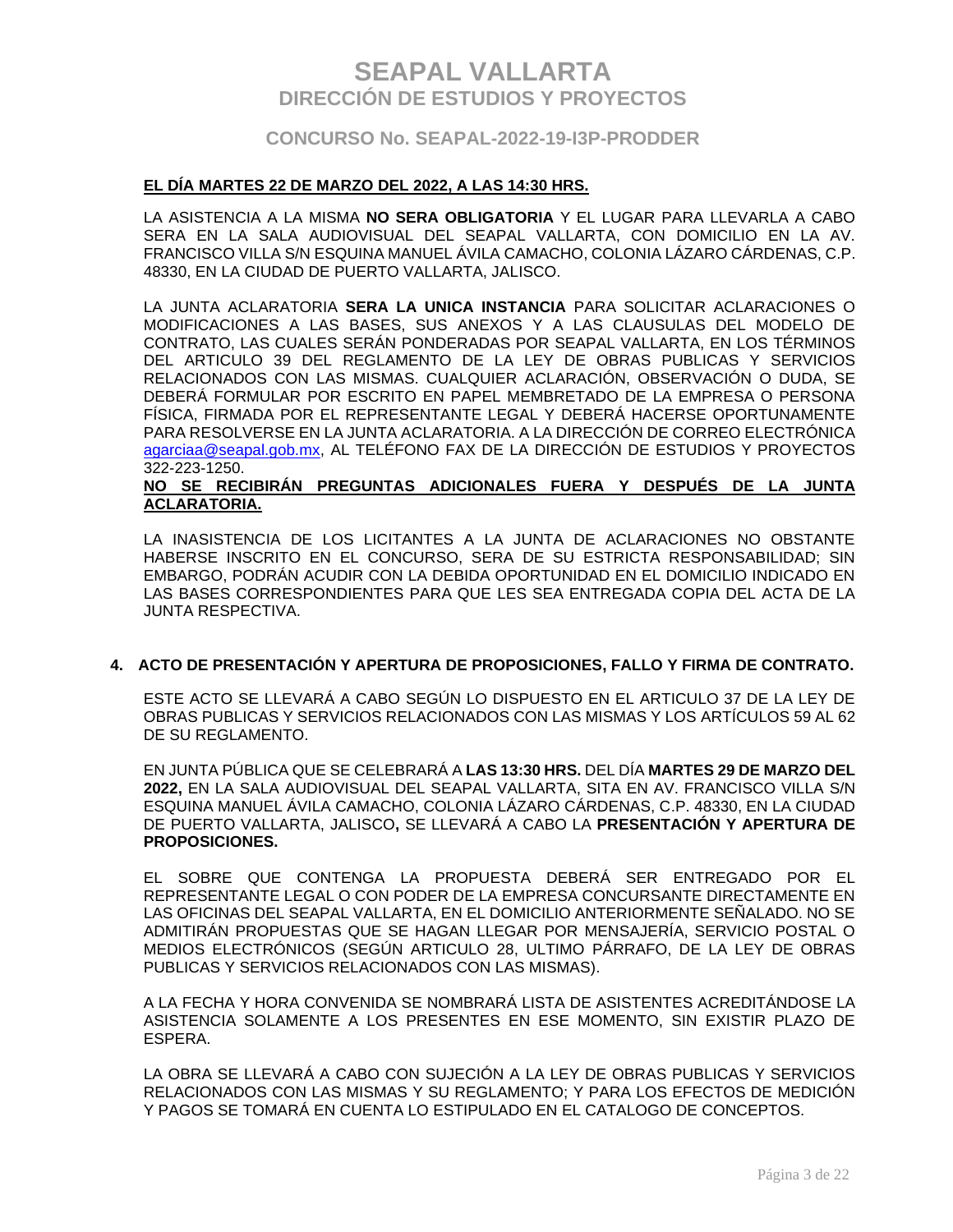**CONCURSO No. SEAPAL-2022-19-I3P-PRODDER**

### **CAPITULO III DE LA FORMULACIÓN DE LAS PROPUESTAS**

- **1.** PARA LOS EFECTOS DE LA **ELABORACIÓN DE LAS PROPUESTAS,** LOS PARTICIPANTES DEBERÁN ACEPTAR LO SIGUIENTE:
	- **I.-** LA PROPUESTA SERA ELABORADA EN BASE A LAS MATRICES PRESENTADAS POR EL PARTICIPANTE EN SUS ANÁLISIS DE PRECIOS UNITARIOS Y LOS FACTORES DE COSTO INDIRECTO, FINANCIAMIENTO, UTILIDAD Y CARGOS ADICIONALES, MISMOS QUE SERÁN LOS REPORTADOS EN LOS DOCUMENTOS No. **PE-8, PE-9 Y PE-10.**
	- **II.-** HABER TOMADO EN CUENTA LOS **PRECIOS VIGENTES** DE LOS MATERIALES, MANO DE OBRA, HERRAMIENTA Y EQUIPO, EN LA ZONA O REGIÓN DE QUE SE TRATE, PARA LA FECHA DE APERTURA DE LAS PROPUESTAS.
	- **III.-**HABER TOMADO EN CUENTA **TODAS Y CADA UNA DE LAS CONDICIONES** QUE PUEDAN INFLUIR EN LA DETERMINACIÓN DEL PRECIO UNITARIO PARA CADA CONCEPTO, COMO PODRÍAN SER LA UBICACIÓN DEL PREDIO EN DONDE SE REALIZARA LA OBRA, LAS CONDICIONES DE ACCESO AL MISMO, LAS CONDICIONES CLIMATOLÓGICAS Y LABORALES CORRESPONDIENTES A LA ÉPOCA DEL AÑO EN LA QUE SE REALIZARA LA OBRA, DE ACUERDO AL PROGRAMA DE EJECUCIÓN RESPECTIVO.

LO ANTERIOR, INDEPENDIENTEMENTE DE LO INCLUIDO EN EL ANÁLISIS DE CADA UNO DE LOS COSTOS DIRECTOS, INDIRECTOS, FINANCIAMIENTO, UTILIDAD Y CARGOS ADICIONALES ESTABLECIDOS.

LA ACEPTACIÓN DE LOS PRECIOS PRESENTADOS EN LAS PROPUESTAS, PARA LA UNIDAD DE OBRA TERMINADA, SERA A SATISFACCIÓN DEL SEAPAL VALLARTA.

- **IV.-** HABER TOMADO EN CUENTA QUE **PUDIERAN RESULTAR DIFERENCIAS** EN EL MOMENTO DE LA EJECUCIÓN DE LA OBRA, ENTRE LOS VOLÚMENES PROPUESTOS EN EL CATALOGO DE CONCEPTOS ELABORADOS POR EL SEAPAL VALLARTA Y LOS EJECUTADOS REALMENTE, AUMENTANDO O DISMINUYENDO LOS MISMOS Y QUE ESTO NO JUSTIFICARA UNA MODIFICACIÓN EN LOS PRECIOS UNITARIOS PRESENTADOS PARA CADA CONCEPTO.
- **V.-** HABER TOMADO EN CUENTA QUE LA **MODIFICACIÓN AL PLAZO Y PROGRAMA DE EJECUCIÓN** DE LA OBRA, PROPICIADA POR CAUSAS IMPUTABLES AL CONTRATISTA COMO PUDIERAN SER LA DESATENCIÓN A LA OBRA, DESORGANIZACIÓN O FALTA DE CAPACIDAD EN SU PERSONAL, INEFICIENTE UTILIZACIÓN DE MAQUINARIA O EQUIPO Y OTRAS DE LA MISMA NATURALEZA, NO JUSTIFICARA CAMBIO ALGUNO EN LOS PRECIOS UNITARIOS CONTENIDOS EN EL CATALOGO DE CONCEPTOS DE LA PROPUESTA ADJUDICADA.
- **2.** EL CONCURSANTE DEBERÁ COTIZAR **ÚNICAMENTE LOS CONCEPTOS CONTENIDOS** EN EL CATALOGO CORRESPONDIENTE Y VALIDADOS EN LA JUNTA ACLARATORIA.

NO DEBERÁ PROPONER ALTERNATIVAS EN ESPECIFICACIONES O CONDICIONES DE EJECUCIÓN QUE SEAN DIFERENTES A LO ESTABLECIDO EN EL CATALOGO DE CONCEPTOS Y/O A LO ACORDADO EN LA JUNTA ACLARATORIA.

**3.** TODOS LOS DOCUMENTOS SOLICITADOS DEBERÁN **SER PRESENTADOS EN LOS FORMATOS ELABORADOS** EN COMPUTADORA, GENERADOS EN HOJA DE CALCULO, PROCESADOR DE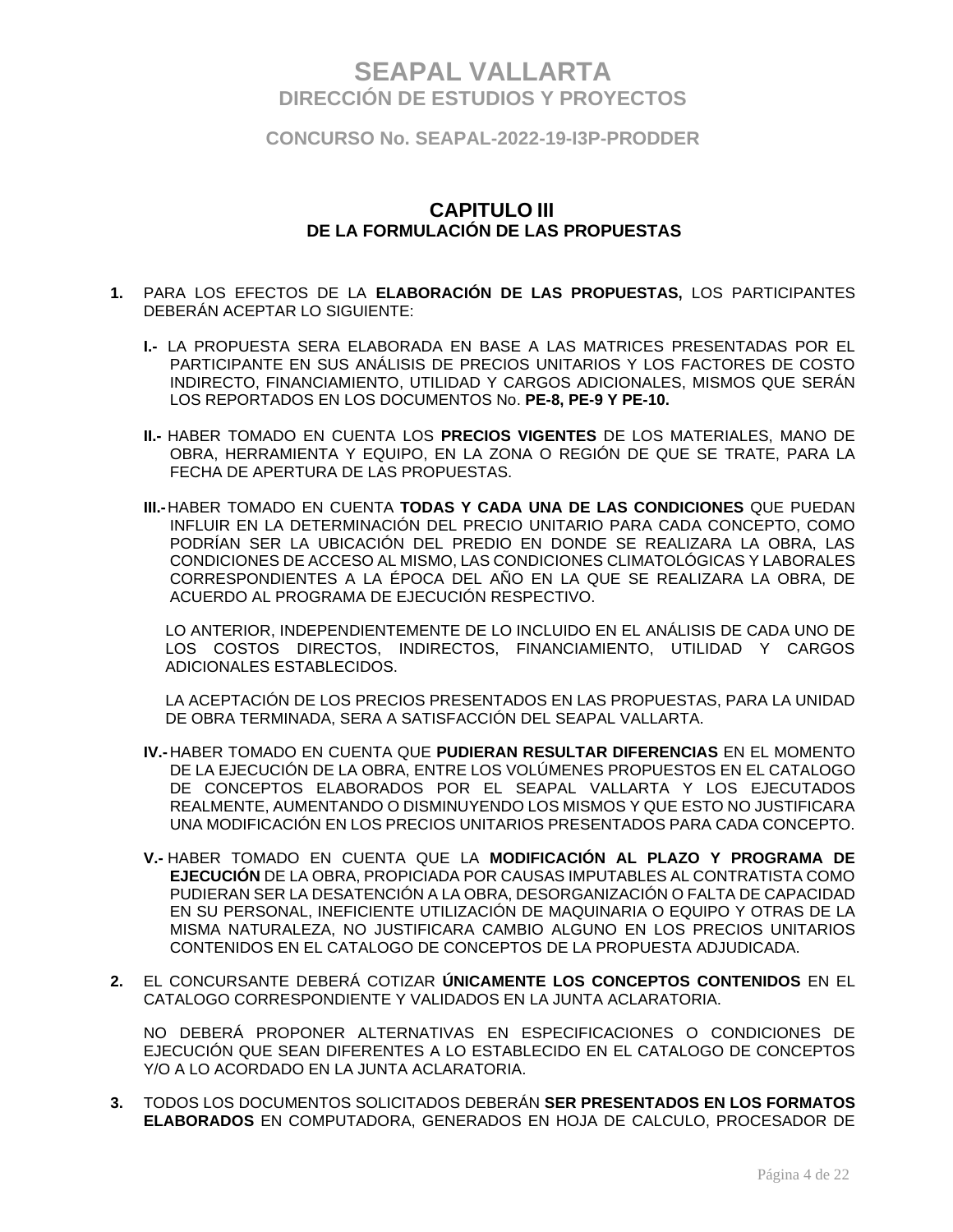**CONCURSO No. SEAPAL-2022-19-I3P-PRODDER**

PALABRAS O POR UN PAQUETE COMERCIAL DE PRECIOS UNITARIOS, SIEMPRE Y CUANDO CUMPLA CON CADA UNO DE LOS ELEMENTOS **REQUERIDOS POR EL SEAPAL VALLARTA** EN LOS FORMATOS ENTREGADOS EN EL PLIEGO DE REQUISITOS.

**4. DOCUMENTACIÓN QUE SE REQUIERE** PARA PREPARAR LA PROPOSICIÓN Y FORMA DE PRESENTACIÓN:

PARA PREPARAR LA PROPOSICIÓN, SE ACOMPAÑAN A LAS PRESENTES BASES, LOS ANEXOS CON LOS CUALES SE INTEGRARÁ LA ACREDITACIÓN DEL LICITANTE Y LA PROPOSICIÓN, LA CUAL PRESENTARÁ EN EL ACTO DE PRESENTACIÓN Y APERTURA DE PROPOSICIONES, MEDIANTE UN **SOBRE CERRADO, SEPARADO EN DOS PARTES,** EL CUAL CONTENDRÁ LOS **ASPECTOS TÉCNICOS** Y LOS **ASPECTOS ECONÓMICOS,** INTEGRADOS DE CONFORMIDAD COMO SE SEÑALA A CONTINUACIÓN:

- **a)** LA PROPUESTA DEBERÁ PRESENTARSE EN **HOJAS CON EL MEMBRETE DE LA EMPRESA,** EXCEPTO AQUELLAS QUE LE FUERON ENTREGADAS POR EL SEAPAL VALLARTA, EN CUYO CASO DEBERÁN IDENTIFICARSE CON EL NOMBRE O SELLO DE LA EMPRESA PARTICIPANTE.
- **b)** LOS LICITANTES DEBERÁN PRESENTAR SU DOCUMENTACIÓN DE ACREDITACIÓN PARA PARTICIPAR EN EL PRESENTE CONCURSO ANTE EL SEAPAL, QUIEN REALIZARÁ LA REVISIÓN PRELIMINAR DE LA DOCUMENTACIÓN DISTINTA A LA PROPUESTA TÉCNICA Y PROPUESTA ECONÓMICA EN EL ORDEN QUE SE ESTABLECE EN EL CAPÍTULO III, NUMERAL 5, DE ESTAS BASES DE CONCURSO.
- **c)** LA PROPUESTA DEBERÁ PRESENTARSE **EN UN SOLO SOBRE,** EN EL ORDEN QUE SE ESTABLECE EN EL CAPITULO III, NUMERAL 6, DE ESTAS BASES DE CONCURSO, **DENTRO DEL SOBRE CERRADO Y SELLADO EN FORMA INVIOLABLE, ROTULADO CON EL NOMBRE DEL LICITANTE, EL NUMERO DEL CONCURSO Y LA OBRA** (ARTÍCULO 36 DE LA LEY DE OBRAS PÚBLICAS Y SERVICIOS RELACIONADOS CON LAS MISMAS).
- **d)** LAS PROPOSICIONES PRESENTADAS **DEBERÁN SER FIRMADAS EN TODOS LOS DOCUMENTOS SOLICITADOS DE FORMA IMPRESA EN FORMA AUTÓGRAFA** POR LOS LICITANTES O SUS APODERADOS SEGÚN LO DISPONE LA LEY DE OBRAS PÚBLICAS Y SERVICIOS RELACIONADOS CON LAS MISMAS EN SU ARTÍCULO 28, PÁRRAFO SEGUNDO
- **e)** LOS DOCUMENTOS CONTENIDOS EN LA APERTURA DE PROPUESTAS, SERÁN IDENTIFICADOS CON LOS MISMOS TÍTULOS Y ORDENADOS EN LA MISMA SECUENCIA Y ORDEN QUE SE INDICA EN EL CAPITULO III, NUMERAL 6, DE ESTAS BASES DE CONCURSO.
- **f)** IDENTIFICACIÓN OFICIAL VIGENTE CON FOTOGRAFÍA, DE LA PERSONA QUE ASISTA AL CONCURSO EN REPRESENTACIÓN DE LA EMPRESA.

### **5. ELABORACIÓN DE LA PROPUESTA, LOS LICITANTES DEBERÁN ENTREGAR EN UN MISMO SOBRE O PAQUETE Y EN EL ORDEN MENCIONADO LA INFORMACIÓN QUE A CONTINUACIÓN SE SEÑALA:**

**I ) PROPOSICIÓN TÉCNICA ( PT ), PARTE No. 1**

**LA PROPOSICIÓN TÉCNICA, DEBERÁ CONTENER LOS SIGUIENTES DOCUMENTOS EN ORIGINAL:**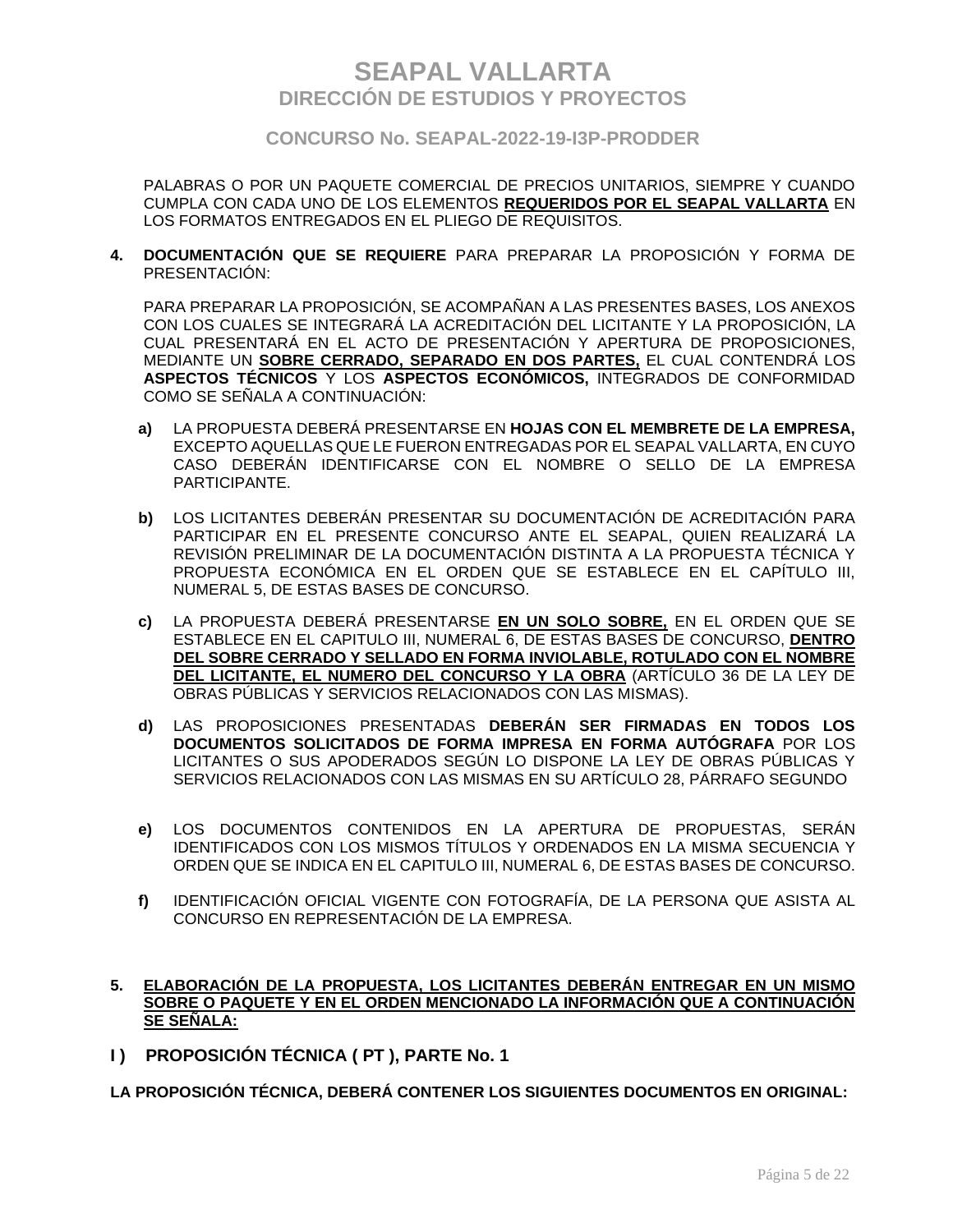| <b>PT-1</b> | MEMORIA USB CON TODOS LOS DOCUMENTOS DE LAS PROPOSICIONES TÉCNICA.<br>EN CARPETA INDIVIDUAL INCLUYENDO SUS DOCUMENTOS, TAL COMO SE INDICAN<br>EN LO PARTICULAR, LA MEMORIA DEBERÁ SER ANEXADA A UN SOBRE, EL CUAL<br>SERÁ IDENTIFICADO CON EL NOMBRE DEL PARTICIPANTE, EL NÚMERO DEL<br>CONCURSO, LA DESCRIPCIÓN DE LOS TRABAJOS Y LA FIRMA DEL REPRESENTANTE<br>LEGAL.<br>DOCUMENTOS EN FORMATO PDF: PT-2, PT-3, PT-4, PT-5, PT-6, PT-7, PT-8, PT-9, PT-<br>10, PT-11, PT-12, PT-13, PT-14; DOCUMENTOS EN FORMATO EXCEL: PT-6                                                                                                                                                                                                                                                                                                                                                                                                                                               |
|-------------|------------------------------------------------------------------------------------------------------------------------------------------------------------------------------------------------------------------------------------------------------------------------------------------------------------------------------------------------------------------------------------------------------------------------------------------------------------------------------------------------------------------------------------------------------------------------------------------------------------------------------------------------------------------------------------------------------------------------------------------------------------------------------------------------------------------------------------------------------------------------------------------------------------------------------------------------------------------------------|
| <b>PT-2</b> | <b>ESCRITO CON LAS MANIFESTACIONES DEL PARTICIPANTE, TRANSCRIBIENDO LO</b><br>SOLICITADO EN EL FORMATO ENTREGADO EN LOS ANEXOS A ESTAS BASES.                                                                                                                                                                                                                                                                                                                                                                                                                                                                                                                                                                                                                                                                                                                                                                                                                                |
|             | (Presentarlo de manera impresa, con la firma autógrafa del representante legal; y<br>archivo digital en formato PDF).                                                                                                                                                                                                                                                                                                                                                                                                                                                                                                                                                                                                                                                                                                                                                                                                                                                        |
| <b>PT-3</b> | DESCRIPCIÓN DE LA PLANEACIÓN INTEGRAL DEL LICITANTE PARA REALIZAR LOS<br>TRABAJOS, INCLUYENDO LA DESCRIPCIÓN A DETALLE DE LA TECNOLOGÍA A<br>UTILIZAR Y SU PROCEDIMIENTO CONSTRUCTIVO DE EJECUCIÓN DE LOS TRABAJOS.<br>SE DEBERÁN ANEXAR LAS ESPECIFICACIONES PROPORCIONADAS POR SEAPAL<br>DEBIDAMENTE FIRMADAS POR EL REPRESENTANTE LEGAL ASÍ COMO LAS<br>ESPECIFICACIONES TÉCNICAS PARTICULARES DE LOS MATERIALES A UTILIZAR,<br>FOLLETOS DESCRIPTIVOS, TRÍPTICOS Y EN GENERAL TODA LA INFORMACIÓN<br>RELATIVA DE LOS SUMINISTROS, CLAROS Y DETALLADOS, ASI COMO CARTA<br>GARANTÍA DEL PRODUCTO Y CARTA SOLIDARIA DEL FABRICANTE DONDE SE<br>MENCIONE QUE SE COMPROMETE A ENTREGAR LOS MATERIALES EN TIEMPO Y<br>FORMA, TODA VEZ QUE DICHA INFORMACIÓN SERÁ FUNDAMENTAL EN LA TOMA DE<br>DECISIONES PARA LA DESIGNACIÓN DE LA PROPUESTA GANADORA.<br>(Presentarlo de manera impresa, con la firma autógrafa del representante legal; y<br>archivo digital en formato PDF). |
| $PT-4$      | COPIA DE LA MINUTA DE LA JUNTA ACLARATORIA, FIRMADA EN SEÑAL DE<br>CONOCIMIENTO Y ACEPTACIÓN DE LOS ACUERDOS AHÍ TOMADOS. DEBERÁ SER<br>FIRMA COMPLETA EN ORIGINAL; O MANIFESTACIÓN ESCRITA DE CONOCER EL ACTA<br>DE LA JUNTA DE ACLARACIONES, EN SU CONTENIDO Y ALCANCES Y ESTAR<br>CONFORME CON TODAS LAS PARTICULARIDADES Y ACUERDOS QUE SE TOMARON<br>Y QUE HAN SIDO CONSIDERADOS EN LA ELABORACIÓN DE LA PROPUESTA (EN<br>PAPEL MEMBRETADO DE LA EMPRESA).<br>(Presentarlo en archivo digital en PDF).                                                                                                                                                                                                                                                                                                                                                                                                                                                                  |
| <b>PT-5</b> | COPIA DEL ACTA DE LA VISITA AL LUGAR DE LA OBRA EN DONDE CONSTE LA<br>ASISTENCIA DEL CONTRATISTA.<br>ES EL DOCUMENTO QUE SE ENTREGA EL DÍA DE LA VISITA DE OBRA FIRMADO POR<br>EL REPRESENTANTE DESIGNADO POR EL SEAPAL VALLARTA; O CARTA DONDE<br>MANIFIESTE HABER VISITADO Y EXAMINADO CON DETENIMIENTO EL SITIO DONDE<br>SE REALIZARAN LAS OBRAS Y OBSERVADO LAS PECULIARIDADES DEL TERRENO Y<br>SUS CONDICIONES AMBIENTALES Y PREVER LAS POSIBLES CONTINGENCIAS QUE                                                                                                                                                                                                                                                                                                                                                                                                                                                                                                      |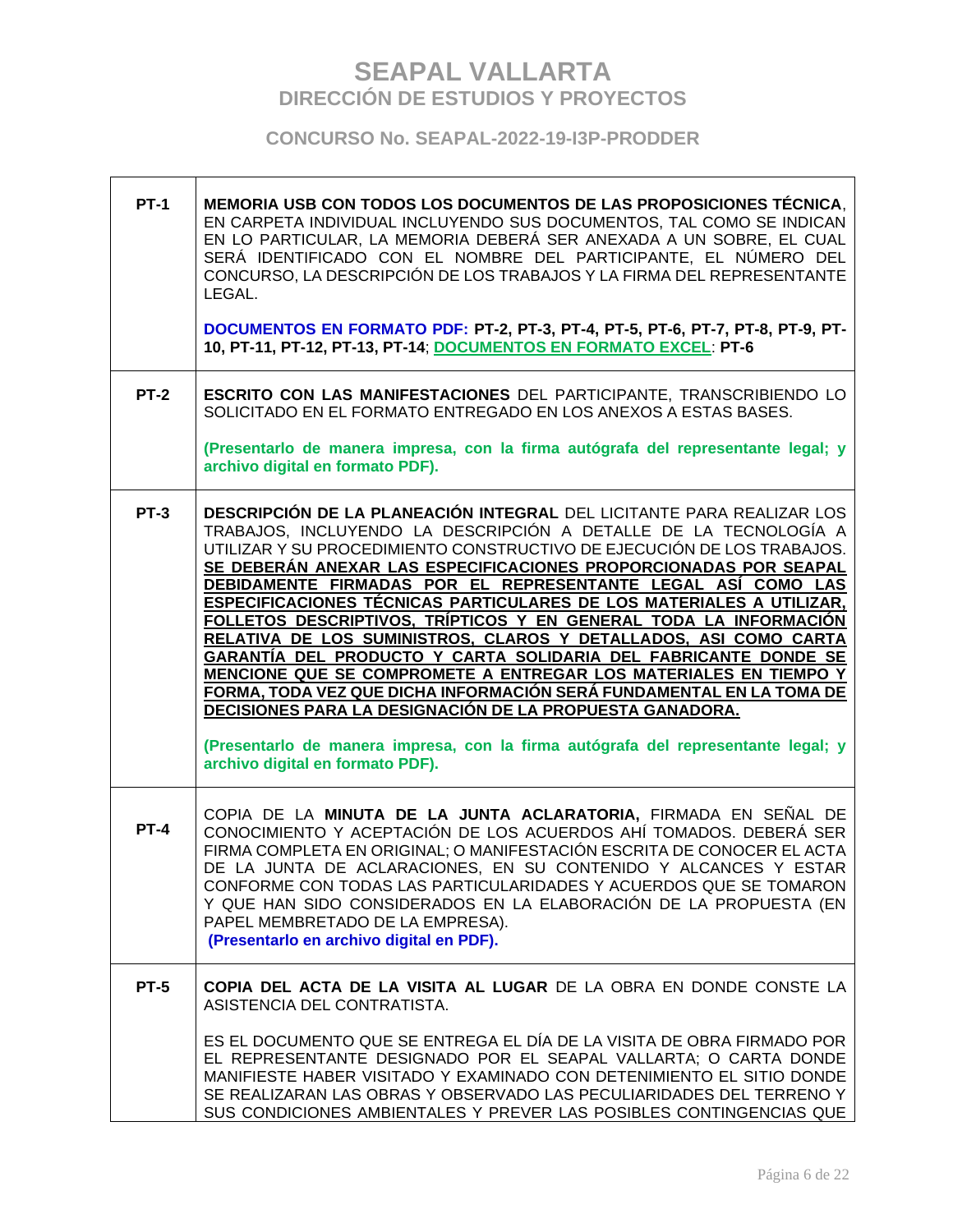|              | LLEGAREN A PRESENTARSE EN EL DESARROLLO DE LAS OBRAS (EN PAPEL<br>MEMBRETADO DE LA EMPRESA).<br>(Presentarlo en archivo digital en PDF).                                                                                                                                                                                                                                                                                                                                                                                                                                                                                                                             |
|--------------|----------------------------------------------------------------------------------------------------------------------------------------------------------------------------------------------------------------------------------------------------------------------------------------------------------------------------------------------------------------------------------------------------------------------------------------------------------------------------------------------------------------------------------------------------------------------------------------------------------------------------------------------------------------------|
| PT-6         | PROGRAMA CALENDARIZADO DE EJECUCIÓN GENERAL DE LOS TRABAJOS EN<br>DIAGRAMA DE BARRAS, DIVIDIDO EN PARTIDAS, EN PERIODOS SEMANALES,<br>INDICANDO LAS FECHAS DE INICIO Y TÉRMINO.<br>(Presentarlo de manera impresa, con la firma autógrafa del representante legal; y<br>archivo digital en formatos Excel y PDF).                                                                                                                                                                                                                                                                                                                                                    |
| <b>PT-7</b>  | PROGRAMA CUANTIFICADO Y CALENDARIZADO, DIVIDIDO EN CATEGORÍAS DE<br>UTILIZACIÓN SEMANAL DE LA MANO DE OBRA, EXPRESADAS EN JORNADAS.<br>(Presentarlo en archivo digital en PDF).                                                                                                                                                                                                                                                                                                                                                                                                                                                                                      |
| PT-8         | PROGRAMA CUANTIFICADO Y CALENDARIZADO, DIVIDIDO POR TIPO DE MAQUINARIA<br>Y DE UTILIZACIÓN SEMANAL DE LA MAQUINARIA Y EQUIPO DE CONSTRUCCIÓN,<br>EXPRESADOS EN HORAS EFECTIVAS DE TRABAJO, IDENTIFICANDO SU TIPO Y<br>CARACTERÍSTICAS.<br>(Presentarlo en archivo digital en PDF).                                                                                                                                                                                                                                                                                                                                                                                   |
| <b>PT-9</b>  | PROGRAMA CALENDARIZADO EN DIAGRAMA DE BARRAS, DIVIDIDO EN PARTIDAS DE<br>SUMINISTRO O UTILIZACIÓN SEMANAL DE TODOS LOS MATERIALES.<br>(Presentarlo en archivo digital en PDF).                                                                                                                                                                                                                                                                                                                                                                                                                                                                                       |
| <b>PT-10</b> | PROGRAMA CUANTIFICADO Y CALENDARIZADO, DIVIDIDO EN CATEGORÍAS DE<br>UTILIZACIÓN SEMANAL DEL PERSONAL PROFESIONAL TÉCNICO, ADMINISTRATIVO<br>Y DE SERVICIO, ENCARGADO DE LA DIRECCIÓN, SUPERVISIÓN Y ADMINISTRACIÓN<br>DE LOS TRABAJOS.<br>(Presentarlo en archivo digital en PDF).                                                                                                                                                                                                                                                                                                                                                                                   |
| <b>PT-11</b> | <b>CIRCULARES ACLARATORIAS EN CASO DE QUE LAS HUBIERA.</b><br>(Presentarlo en archivo digital en PDF).                                                                                                                                                                                                                                                                                                                                                                                                                                                                                                                                                               |
| <b>PT-12</b> | OPINIÓN DEL CUMPLIMIENTO DE LAS OBLIGACIONES FISCALES EN SENTIDO<br>POSITIVO, MISMO QUE ES EMITIDO POR EL SERVICIO DE ADMINISTRACIÓN<br>TRIBUTARIA (SAT), LO ANTERIOR PARA DAR CUMPLIMIENTO A LO DISPUESTO EN EL<br>ARTICULO 32-D DEL CÓDIGO FISCAL DE LA FEDERACIÓN, MANIFESTACIÓN ESCRITA<br>Y BAJO PROTESTA DE DECIR VERDAD QUE LA OPINIÓN DE CUMPLIMIENTO DE<br>OBLIGACIONES FISCALES, ES FIDEDIGNA EN CUANTO A SU CONTENIDO Y EN LO QUE<br>EN ELLA SE REFLEJA Y LA MISMA NO HA SIDO ALTERADA O MODIFICADA EN<br>NINGUNA DE SUS PARTES.<br>(Presentarlo de manera impresa, con la firma autógrafa del representante legal; y<br>archivo digital en formato PDF). |
|              | TRATÁNDOSE DE LAS PROPUESTAS CONJUNTAS LAS PERSONAS DEBERÁN<br>PRESENTAR LA "OPINIÓN DEL CUMPLIMIENTO DE LAS OBLIGACIONES FISCALES EN<br>SENTIDO POSITIVO" A QUE SE HACE REFERENCIA EN EL PÁRRAFO ANTERIOR, POR<br>CADA UNA DE LAS OBLIGADAS EN DICHA PROPUESTA.                                                                                                                                                                                                                                                                                                                                                                                                     |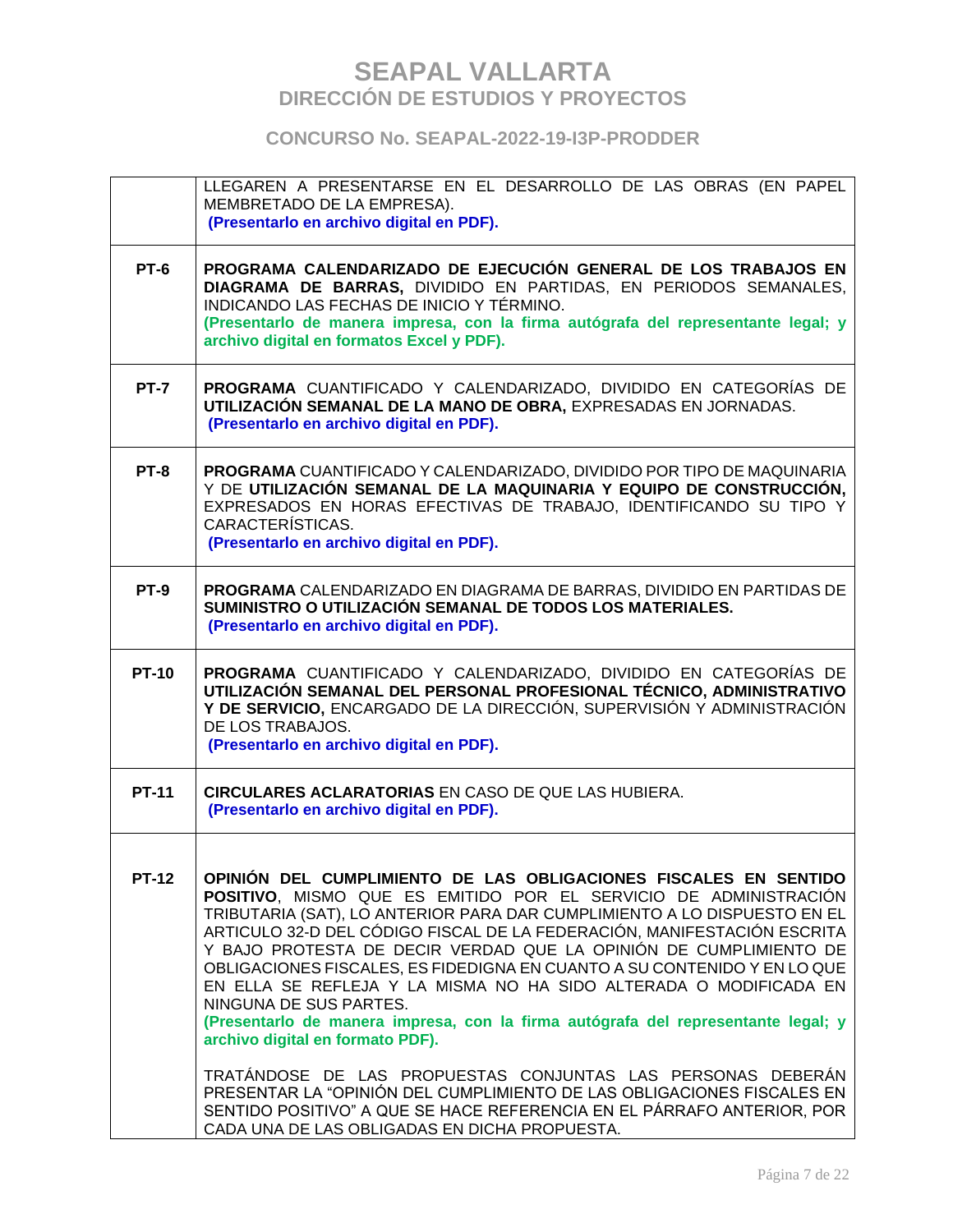**CONCURSO No. SEAPAL-2022-19-I3P-PRODDER**

|              | SI EL SISTEMA DE AGUA POTABLE, DRENAJE Y ALCANTARILLADO DE PUERTO<br>VALLARTA, JALISCO (SEAPAL-VALLARTA), PREVIO A LA FORMALIZACIÓN DEL<br>CONTRATO, RECIBE DEL SAT LA "OPINIÓN DEL CUMPLIMIENTO DE LAS<br>OBLIGACIONES FISCALES" DE LA SOLICITUD EN EL QUE SE EMITA UNA OPINIÓN EN<br>SENTIDO NEGATIVO SOBRE LAS OBLIGACIONES FISCALES DE LA PERSONA FÍSICA<br>O JURÍDICA QUE RESULTÓ ADJUDICADA, DEBERÁ DE ABSTENERSE DE FORMALIZAR<br>Y PROCEDERÁ A REMITIR A LA SECRETARÍA DE LA FUNCIÓN PÚBLICA LA<br>DOCUMENTACIÓN DE LOS HECHOS PRESUMIBLEMENTE CONSTITUTIVOS DE<br>INFRACCIÓN POR LA FALTA DE FORMALIZACIÓN DEL CONTRATO, POR CAUSAS<br>IMPUTABLES AL ADJUDICADO.                                                                                                                                                                                                                                                                                                                                                                   |
|--------------|---------------------------------------------------------------------------------------------------------------------------------------------------------------------------------------------------------------------------------------------------------------------------------------------------------------------------------------------------------------------------------------------------------------------------------------------------------------------------------------------------------------------------------------------------------------------------------------------------------------------------------------------------------------------------------------------------------------------------------------------------------------------------------------------------------------------------------------------------------------------------------------------------------------------------------------------------------------------------------------------------------------------------------------------|
| <b>PT-13</b> | OPINIÓN DEL CUMPLIMIENTO DE LAS OBLIGACIONES FISCALES EN MATERIA DE<br>SEGURIDAD SOCIAL EN SENTIDO POSITIVO, MISMO QUE ES EMITIDO POR EL<br>INSTITUTO MEXICANO DEL SEGURO SOCIAL (IMSS), LO ANTERIOR PARA DAR<br>CUMPLIMIENTO A LO DISPUESTO EN EL ARTICULO 32-D DEL CÓDIGO FISCAL DE LA<br>FEDERACIÓN, MANIFESTACIÓN ESCRITA Y BAJO PROTESTA DE DECIR VERDAD QUE<br>LA OPINIÓN DE CUMPLIMIENTO DE OBLIGACIONES FISCALES EN MATERIA DE<br>SEGURIDAD SOCIAL, ES FIDEDIGNA EN CUANTO A SU CONTENIDO Y EN LO QUE EN<br>ELLA SE REFLEJA Y LA MISMA NO HA SIDO ALTERADA O MODIFICADA EN NINGUNA<br>DE SUS PARTES.<br>(Presentarlo de manera impresa, con la firma autógrafa del representante legal; y<br>archivo digital en formato PDF).<br>TRATÁNDOSE DE LAS PROPUESTAS CONJUNTAS LAS PERSONAS DEBERÁN<br>PRESENTAR LA "OPINIÓN DEL CUMPLIMIENTO DE LAS OBLIGACIONES FISCALES EN<br>MATERIA DE SEGURIDAD SOCIAL EN SENTIDO POSITIVO" A QUE SE HACE<br>REFERENCIA EN EL PÁRRAFO ANTERIOR, POR CADA UNA DE LAS OBLIGADAS EN<br>DICHA PROPUESTA. |
|              | SI EL SISTEMA DE AGUA POTABLE, DRENAJE Y ALCANTARILLADO DE PUERTO<br>VALLARTA, JALISCO (SEAPAL-VALLARTA), PREVIO A LA FORMALIZACIÓN DEL<br>CONTRATO, RECIBE DEL IMSS LA "OPINIÓN DEL CUMPLIMIENTO DE LAS<br>OBLIGACIONES FISCALES MATERIA DE SEGURIDAD SOCIAL" DE LA SOLICITUD EN EL<br>QUE SE EMITA UNA OPINIÓN EN SENTIDO NEGATIVO SOBRE LAS OBLIGACIONES<br>FISCALES EN MATERIA DE SEGURIDAD SOCIAL DE LA PERSONA FÍSICA O JURÍDICA<br>QUE RESULTÓ ADJUDICADA, DEBERÁ DE ABSTENERSE DE FORMALIZAR Y<br>PROCEDERÁ A REMITIR A LA SECRETARÍA DE LA FUNCIÓN PÚBLICA LA<br>DOCUMENTACIÓN DE LOS HECHOS PRESUMIBLEMENTE CONSTITUTIVOS DE<br>INFRACCIÓN POR LA FALTA DE FORMALIZACIÓN DEL CONTRATO, POR CAUSAS<br>IMPUTABLES AL ADJUDICADO.                                                                                                                                                                                                                                                                                                    |
| <b>PT-14</b> | BASES DE CONCURSO COMPLETAS (BASES DE CONCURSO, DOCUMENTOS,<br>FORMATOS, MODELO DE CONTRATO Y ESPECIFICACIONES<br>TÉCNICAS),<br>DEBIDAMENTE FIRMADAS POR EL REPRESENTANTE LEGAL DE LA EMPRESA.<br>(Presentarlo en archivo digital en PDF).                                                                                                                                                                                                                                                                                                                                                                                                                                                                                                                                                                                                                                                                                                                                                                                                  |

# **B) PROPOSICIÓN ECONÓMICA ( PE ), SOBRE Nº 2.**

LA PROPOSICIÓN ECONÓMICA, DEBERÁ CONTENER LOS SIGUIENTES DOCUMENTOS EN ORIGINAL:

 $\overline{\phantom{a}}$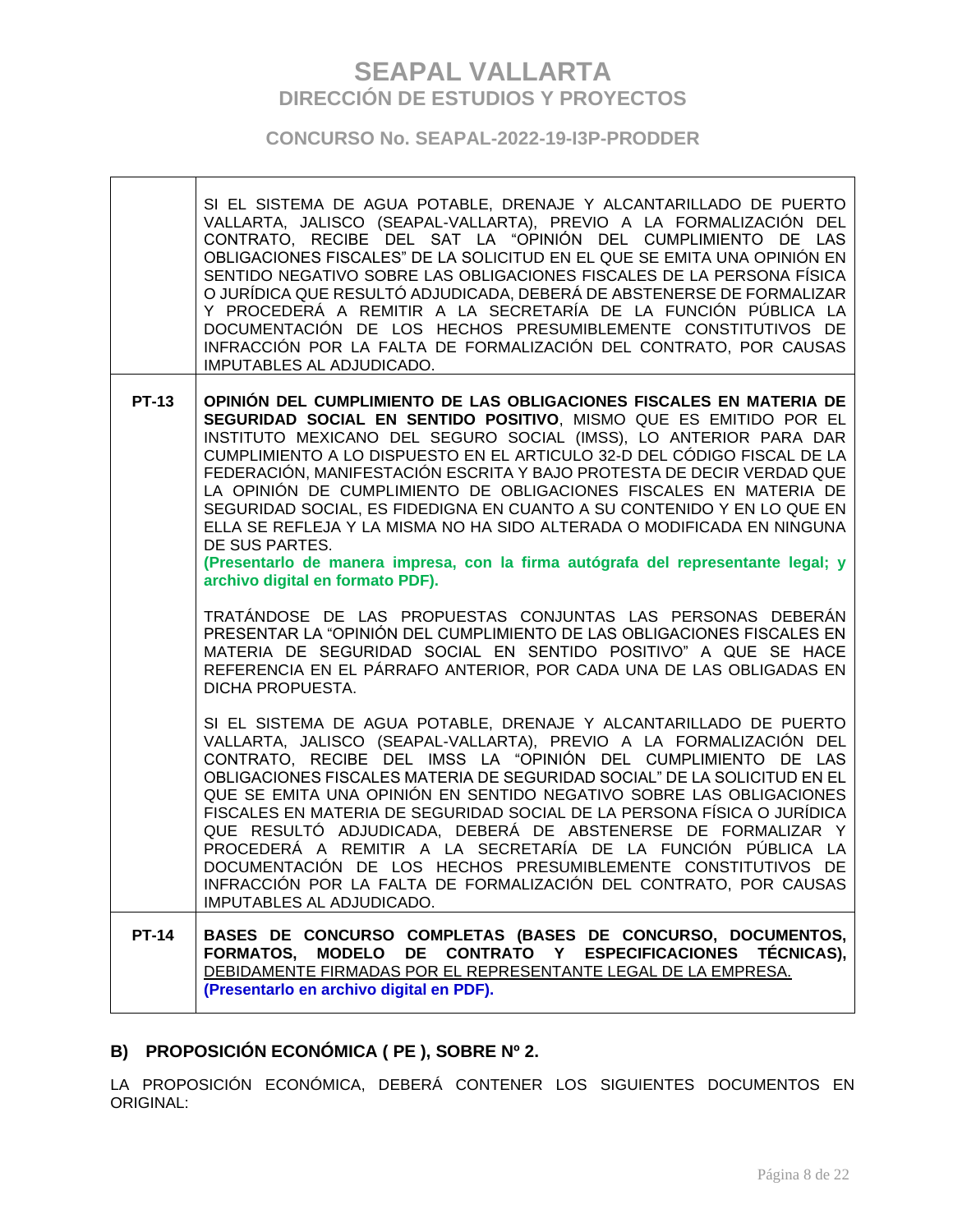| <b>PE-1</b> | MEMORIA USB CON TODOS LOS DOCUMENTOS DE LA PROPOSICIÓN ECONÓMICA<br>CARPETA INDIVIDUAL INCLUYENDO SUS DOCUMENTOS, TAL COMO SE INDICAN EN<br>LO PARTICULAR; LA MEMORIA DEBERÁ SER ANEXADA A UN SOBRE, EL CUAL SERÁ<br>IDENTIFICADO CON EL NOMBRE DEL PARTICIPANTE, EL NÚMERO DEL CONCURSO,<br>LA DESCRIPCIÓN DE LOS TRABAJOS Y LA FIRMA DEL REPRESENTANTE LEGAL.<br>CATÁLOGO DE CONCEPTOS (PE 2) CON PRECIOS UNITARIOS CON NÚMERO Y LETRA<br>E IMPORTES TOTALES; DOCUMENTOS EN FORMATO PDF: PE-2, PE-3, PE-4, PE-5, PE-<br>6, PE-7, PE-8, PE-9, PE-10, PE-11, PE-12, PE-13 PE-14, PE-15 Y PE-16; DOCUMENTOS<br>EN FORMATO EXCEL: CATÁLOGO DE CONCEPTOS (PE-6) CON PRECIOS UNITARIOS<br>CON NÚMERO Y LETRA E IMPORTES TOTALES, PROGRAMA DE EROGACIONES DE LA<br>EJECUCIÓN GENERAL DE LOS TRABAJOS (PE-12) |
|-------------|---------------------------------------------------------------------------------------------------------------------------------------------------------------------------------------------------------------------------------------------------------------------------------------------------------------------------------------------------------------------------------------------------------------------------------------------------------------------------------------------------------------------------------------------------------------------------------------------------------------------------------------------------------------------------------------------------------------------------------------------------------------------------------------------------------|
| <b>PE-2</b> | CARTA COMPROMISO ELABORADA EN PAPEL MEMBRETADO DE LA EMPRESA,<br>TRANSCRIBIENDO Y COMPLETANDO LOS DATOS PROPORCIONADOS EN EL<br>FORMATO ENTREGADO.<br>ADICIONALMENTE SE DEBERÁ ENTREGAR MANIFESTACIÓN DE REPRESENTANTE<br>TÉCNICO EN LA OBRA AL SERVICIO DEL CONCURSANTE, ANEXANDO EL<br>CURRICULUM, LA MANIFESTACIÓN DE CONTAR CON FIRMA ELECTRÓNICA (SAT) Y<br>SU CÉDULA PROFESIONAL.<br>(Presentarlo de manera impresa, con la firma autógrafa del representante legal; y<br>archivo digital en formato PDF).                                                                                                                                                                                                                                                                                        |
| <b>PE-3</b> | TABULADOR DE SALARIOS BASE DE MANO DE OBRA, POR JORNADA DIURNA DE<br>OCHO HORAS E INTEGRACIÓN DE LOS SALARIOS. ASÍ COMO EL ANÁLISIS DEL<br>FACTOR PARA OBTENER EL SALARIO REAL DE CADA UNA DE LAS CATEGORÍAS DE<br>MANO DE OBRA, DETERMINADO DE ACUERDO A LOS CRITERIOS ESTABLECIDOS EN<br>EL CAPITULO SEXTO, SECCIÓN II DEL REGLAMENTO DE LA LEY DE OBRAS PÚBLICAS<br>Y SERVICIOS RELACIONADOS CON LAS MISMAS.<br>(Presentarlo en archivo digital en PDF).                                                                                                                                                                                                                                                                                                                                             |
| <b>PE-4</b> | ANÁLISIS DE LOS CONCEPTOS BÁSICOS QUE SE INTEGRAN A LOS ANÁLISIS DE<br>CONCEPTOS, TARJETAS DE ANÁLISIS DE LOS CONCEPTOS BÁSICOS INTEGRANDO<br>LA DESCRIPCIÓN DEL CONCEPTO ANALIZADO, SU UNIDAD, LOS MATERIALES QUE LO<br>INTEGRAN CON SU VOLUMEN CONSIDERADO, MANO DE OBRA Y EQUIPO CON SUS<br>RENDIMIENTOS RESPECTIVOS, DEBERÁ INTEGRARSE EL COSTO Y EL IMPORTE DEL<br>CONCEPTO O DE LOS INSUMOS QUE LO INTEGRAN.<br>EN ESTE DOCUMENTO PE-4, DEBERÁN PRESENTARSE EL 100% DE LOS ANÁLISIS<br>DE COSTOS BÁSICOS.<br>(Presentarlo en archivo digital en PDF).                                                                                                                                                                                                                                             |
| <b>PE-5</b> | ANÁLISIS DE CONCEPTOS, TARJETAS DE ANÁLISIS INTEGRANDO LA DESCRIPCIÓN<br>DEL CONCEPTO ANALIZADO, SU UNIDAD, LOS MATERIALES QUE LO INTEGRAN CON<br>SU VOLUMEN CONSIDERADO, MANO DE OBRA Y EQUIPO CON SUS RENDIMIENTOS<br>RESPECTIVOS, DETERMINADOS Y ESTRUCTURADOS DE ACUERDO CON LO<br>PREVISTO EN EL REGLAMENTO. DEBERÁN INTEGRARSE EL COSTO Y EL IMPORTE<br>DEL CONCEPTO O DE LOS INSUMOS QUE LO INTEGRAN. DEBERÁN CONSIDERARSE<br>EL COSTO DIRECTO, EL COSTO INDIRECTO, EL COSTO DE FINANCIAMIENTO, EL<br>CARGO POR UTILIDAD Y UN CARGO ADICIONAL DEL 5 AL MILLAR (*) SOBRE EL<br>IMPORTE DE CADA PRECIO UNITARIO, SEGÚN SE INDICA EN EL FORMATO                                                                                                                                                     |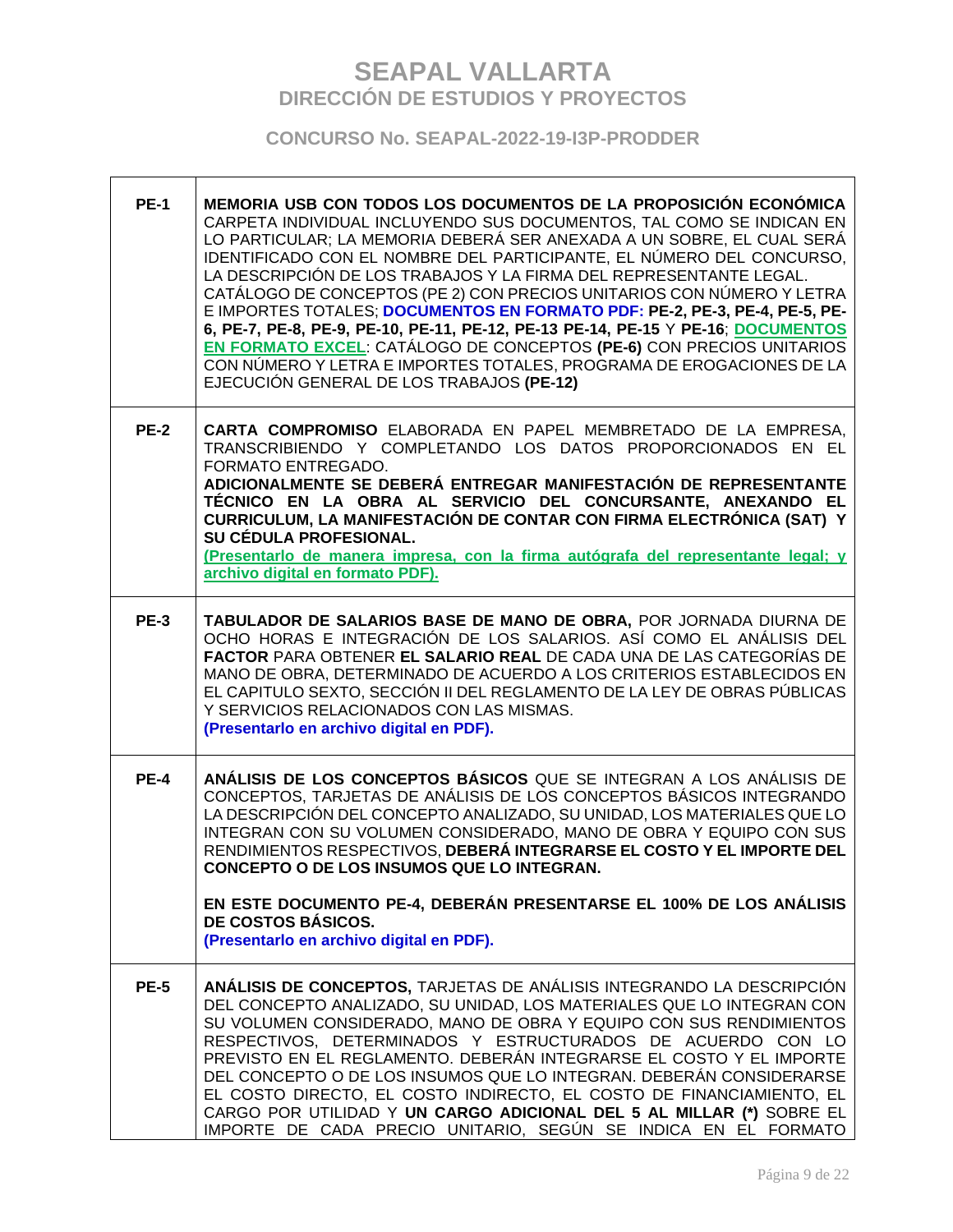|             | PROPORCIONADO POR LA DEPENDENCIA, POR EL SERVICIO DE VIGILANCIA,<br>INSPECCIÓN Y CONTROL DE LA SEFUPU (SECRETARIA DE LA FUNCIÓN PUBLICA).                                                                                                                                                                                                                                                                                                                                                                                                                                                                                                                                          |
|-------------|------------------------------------------------------------------------------------------------------------------------------------------------------------------------------------------------------------------------------------------------------------------------------------------------------------------------------------------------------------------------------------------------------------------------------------------------------------------------------------------------------------------------------------------------------------------------------------------------------------------------------------------------------------------------------------|
|             | DEBERÁN VENIR ORDENADOS CONFORME AL CATALOGO DE CONCEPTOS.<br>NO DEBERÁ PRESENTARSE CON TACHADURAS O ENMENDADURAS.                                                                                                                                                                                                                                                                                                                                                                                                                                                                                                                                                                 |
|             | EN ESTE DOCUMENTO PE-5 DEBERÁN PRESENTARSE EL 100% DE LOS ANÁLISIS DE<br>LOS CONCEPTOS CONTENIDOS EN EL CATALOGO DE CONCEPTOS PE-6.                                                                                                                                                                                                                                                                                                                                                                                                                                                                                                                                                |
|             | (*) EL LICITANTE DEBERÁ CONSIDERAR EN SU PROPUESTA QUE, AL EFECTUAR LOS<br>PAGOS DE LAS ESTIMACIONES QUE SE FORMULEN A LOS TRABAJOS EJECUTADOS,<br>LA CONTRALORÍA DEL ESTADO DE JALISCO, A TRAVÉS DEL SEAPAL VALLARTA, LE<br>RETENGA EL CINCO AL MILLAR POR CONCEPTO DE SERVICIOS DE VIGILANCIA,<br>INSPECCIÓN Y CONTROL DE LA SECRETARIA DE LA FUNCIÓN PUBLICA, POR LO QUE<br>DEBERÁ CONSIDERARSE COMO CARGO ADICIONAL EN LA ELABORACIÓN DE LAS<br>TARJETAS DE PRECIOS UNITARIOS DEL CONCURSO, MISMO QUE SERÁ REFLEJADO<br>EN CADA UNO DE LOS ANÁLISIS DE PRECIOS CON UN PORCENTAJE DE CERO<br>PUNTO CINCUENTA VEINTICINCO. (0.5025).<br>(Presentarlo en archivo digital en PDF). |
| <b>PE-6</b> | CATALOGO DE CONCEPTOS, UNIDADES DE MEDICIÓN, CANTIDADES DE TRABAJO,<br>PRECIOS UNITARIOS PROPUESTOS E IMPORTES PARCIALES Y EL TOTAL DE LA<br>PROPOSICIÓN. EN ESTE DOCUMENTO LOS PRECIOS UNITARIOS ASENTADOS NO<br>DEBERÁN INCLUIR EL IVA. EL IVA DEBERÁ AGREGARSE AL TOTAL DE LA PROPUESTA<br><u>Y DEBERÁ COINCIDIR CON EL IMPORTE MANIFESTADO EN EL DOCUMENTO PE-2</u><br>"CARTA COMPROMISO".<br>(Presentarlo de manera impresa, con la firma autógrafa del representante legal; y<br>archivo digital en formatos Excel y PDF).                                                                                                                                                   |
|             | LOS IMPORTES DE LOS PRECIOS UNITARIOS DEBERÁN SER ANOTADOS CON<br>NÚMERO Y LETRA.                                                                                                                                                                                                                                                                                                                                                                                                                                                                                                                                                                                                  |
|             | PARA EL LLENADO E IMPRESIÓN DE ESTE CATALOGO, SEAPAL VALLARTA<br><b>ENTREGARA EL CATALOGO DE CONCEPTOS DE MANERA DIGITAL EN LA PAGINA DE</b><br><b>COMPRANET.</b>                                                                                                                                                                                                                                                                                                                                                                                                                                                                                                                  |
|             | EL CATALOGO DE CONCEPTOS SERÁ EL QUE RESULTE DE LA IMPRESIÓN DEL<br>FORMATO PROPORCIONADO POR EL SEAPAL VALLARTA.                                                                                                                                                                                                                                                                                                                                                                                                                                                                                                                                                                  |
| <b>PE-7</b> | EXPLOSIÓN GLOBAL DE INSUMOS DE TODOS LOS CONCEPTOS CON SUS<br>VOLÚMENES TOTALES Y COSTOS CONSIDERADOS PUESTOS EN EL SITIO DE LOS<br>TRABAJOS (MATERIALES, MANO DE OBRA, MAQUINARIA Y HERRAMIENTA<br>INCLUYENDO FLETES Y VIÁTICOS CON SUS RESPECTIVOS TOTALES) SIN INCLUIR EL<br>IVA.<br>(Presentarlo en archivo digital en PDF).                                                                                                                                                                                                                                                                                                                                                   |
| <b>PE-8</b> | ANÁLISIS, CALCULO E INTEGRACIÓN DE LOS COSTOS INDIRECTOS, IDENTIFICANDO                                                                                                                                                                                                                                                                                                                                                                                                                                                                                                                                                                                                            |
|             | LOS CORRESPONDIENTES A LOS DE ADMINISTRACIÓN DE OFICINAS, DE CAMPO Y<br>LOS DE OFICINAS CENTRALES, ANALIZADO SEGÚN EL CAPITULO SEXTO, SECCIÓN III<br>DEL REGLAMENTO DE LA LEY DE OBRAS PÚBLICAS Y SERVICIOS RELACIONADOS<br>CON LAS MISMAS.<br>(Presentarlo en archivo digital en PDF).                                                                                                                                                                                                                                                                                                                                                                                            |
|             |                                                                                                                                                                                                                                                                                                                                                                                                                                                                                                                                                                                                                                                                                    |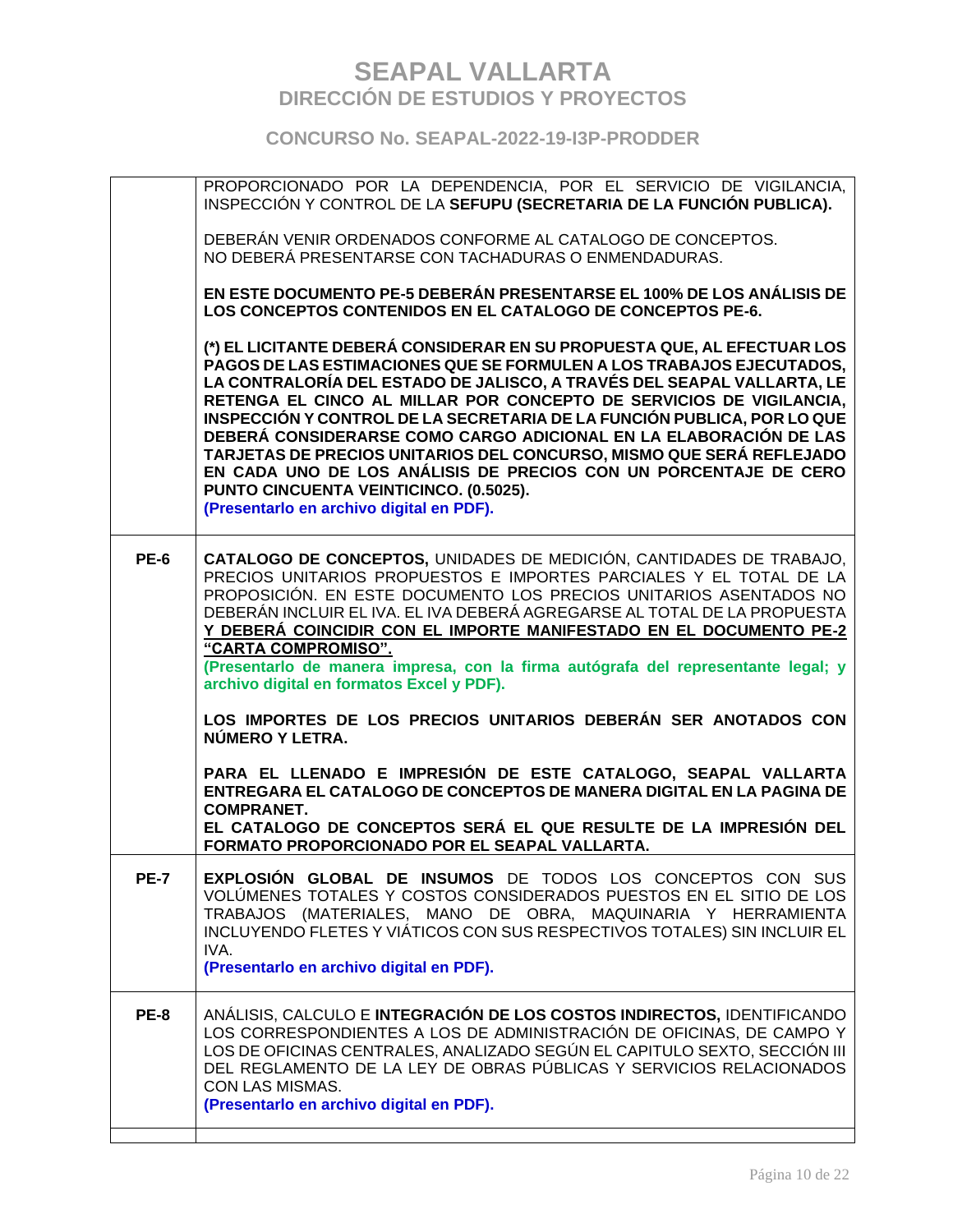| <b>PE-9</b>  | ANÁLISIS DE LOS COSTOS DE FINANCIAMIENTO, ANALIZADO SEGÚN EL CAPITULO<br>SEXTO, SECCIÓN IV DEL REGLAMENTO DE LA LEY DE OBRAS PÚBLICAS Y SERVICIOS<br>RELACIONADOS CON LAS MISMAS, CONSIDERANDO PARA SU INTEGRACIÓN UNA<br>TASA DE INTERÉS IGUAL O MAYOR AL PORCENTAJE CPP MENSUAL QUE<br>CORRESPONDA AL ULTIMO DÍA DEL MES ANTERIOR A LA FECHA DE PRESENTACIÓN<br>DE LAS PROPUESTAS O ESPECIFICAR EN BASE A CUAL INDICADOR ESPECIFICO FIJA<br>SU TASA DE INTERÉS, DEBIENDO ANEXAR COPIA SIMPLE DE LA FUENTE DE<br>REFERENCIA; A FALTA DE PRESENTACIÓN DE ESTA REFERENCIA, LA DEPENDENCIA<br>TOMARA COMO ACEPTADA LA TASA CPP DEL ULTIMO DÍA DEL MES ANTERIOR A LA<br>PRESENTACIÓN DE LA PROPUESTA MÁS LOS PUNTOS PORCENTUALES QUE LA<br>DIFERENCIEN.<br>(Presentarlo en archivo digital en PDF). |
|--------------|--------------------------------------------------------------------------------------------------------------------------------------------------------------------------------------------------------------------------------------------------------------------------------------------------------------------------------------------------------------------------------------------------------------------------------------------------------------------------------------------------------------------------------------------------------------------------------------------------------------------------------------------------------------------------------------------------------------------------------------------------------------------------------------------------|
| <b>PE-10</b> | DETERMINACIÓN DEL CARGO POR UTILIDAD PROPUESTA POR EL LICITANTE. EL<br>CARGO POR UTILIDAD, ES LA GANANCIA QUE RECIBE EL CONTRATISTA POR LA<br>EJECUCIÓN DEL CONCEPTO DE TRABAJO, SERÁ FIJADO POR EL PROPIO<br>CONTRATISTA Y ESTARÁ REPRESENTADO POR UN PORCENTAJE SOBRE LA SUMA<br>DE LOS COSTOS DIRECTOS, INDIRECTOS Y FINANCIAMIENTO. ESTE CARGO DEBERÁ<br>CONSIDERAR LAS DEDUCCIONES CORRESPONDIENTES AL IMPUESTO SOBRE LA<br>RENTA Y LA PARTICIPACIÓN DE LOS TRABAJADORES EN LAS UTILIDADES DE LAS<br><b>EMPRESAS.</b><br>(Presentarlo en archivo digital en PDF).                                                                                                                                                                                                                           |
| <b>PE-11</b> | ANÁLISIS, CALCULO E INTEGRACIÓN DE LOS COSTOS HORARIOS DE LA<br>MAQUINARIA Y EQUIPO DE CONSTRUCCIÓN, DEBIENDO CONSIDERAR ESTOS, PARA<br>EFECTOS DE EVALUACIÓN, CON COSTOS Y RENDIMIENTOS DE MAQUINAS Y<br><b>EQUIPOS NUEVOS.</b><br>(Presentarlo en archivo digital en PDF).                                                                                                                                                                                                                                                                                                                                                                                                                                                                                                                     |
| <b>PE-12</b> | PROGRAMA DE EROGACIONES DE LA EJECUCIÓN GENERAL DE LOS TRABAJOS,<br>CALENDARIZADO Y CUANTIFICADO SEMANALMENTE, DIVIDIDO EN PARTIDAS DE LOS<br>CONCEPTOS DE TRABAJO DEL CIEN POR CIENTO DEL MONTO DE LA PROPUESTA.<br>DEBIENDO EXISTIR CONGRUENCIA CON LOS OTROS PROGRAMAS PRESENTADOS.<br>(Presentarlo de manera impresa, con la firma autógrafa del representante legal; y<br>archivo digital en formatos Excel y PDF).                                                                                                                                                                                                                                                                                                                                                                         |
| <b>PE-13</b> | <b>PROGRAMA DE EROGACIONES</b> CALENDARIZADAS Y CUANTIFICADAS EN<br>CATEGORÍAS DE UTILIZACIÓN SEMANAL DE LA MANO DE OBRA.<br>(Presentarlo en archivo digital en PDF).                                                                                                                                                                                                                                                                                                                                                                                                                                                                                                                                                                                                                            |
| <b>PE-14</b> | PROGRAMA DE EROGACIONES CALENDARIZADAS Y CUANTIFICADAS EN TIPOS DE<br>MAQUINARIA DE UTILIZACIÓN SEMANAL DE LA MAQUINARIA Y EQUIPO DE<br><b>CONSTRUCCIÓN, IDENTIFICANDO SU TIPO Y CARACTERÍSTICAS.</b><br>(Presentarlo en archivo digital en PDF).                                                                                                                                                                                                                                                                                                                                                                                                                                                                                                                                                |
| <b>PE-15</b> | <b>PROGRAMA DE EROGACIONES CALENDARIZADAS Y CUANTIFICADAS EN PARTIDAS</b><br>DE UTILIZACIÓN SEMANAL DE TODOS LOS MATERIALES Y DE LOS EQUIPOS DE<br>INSTALACIÓN PERMANENTE.<br>(Presentarlo en archivo digital en PDF).                                                                                                                                                                                                                                                                                                                                                                                                                                                                                                                                                                           |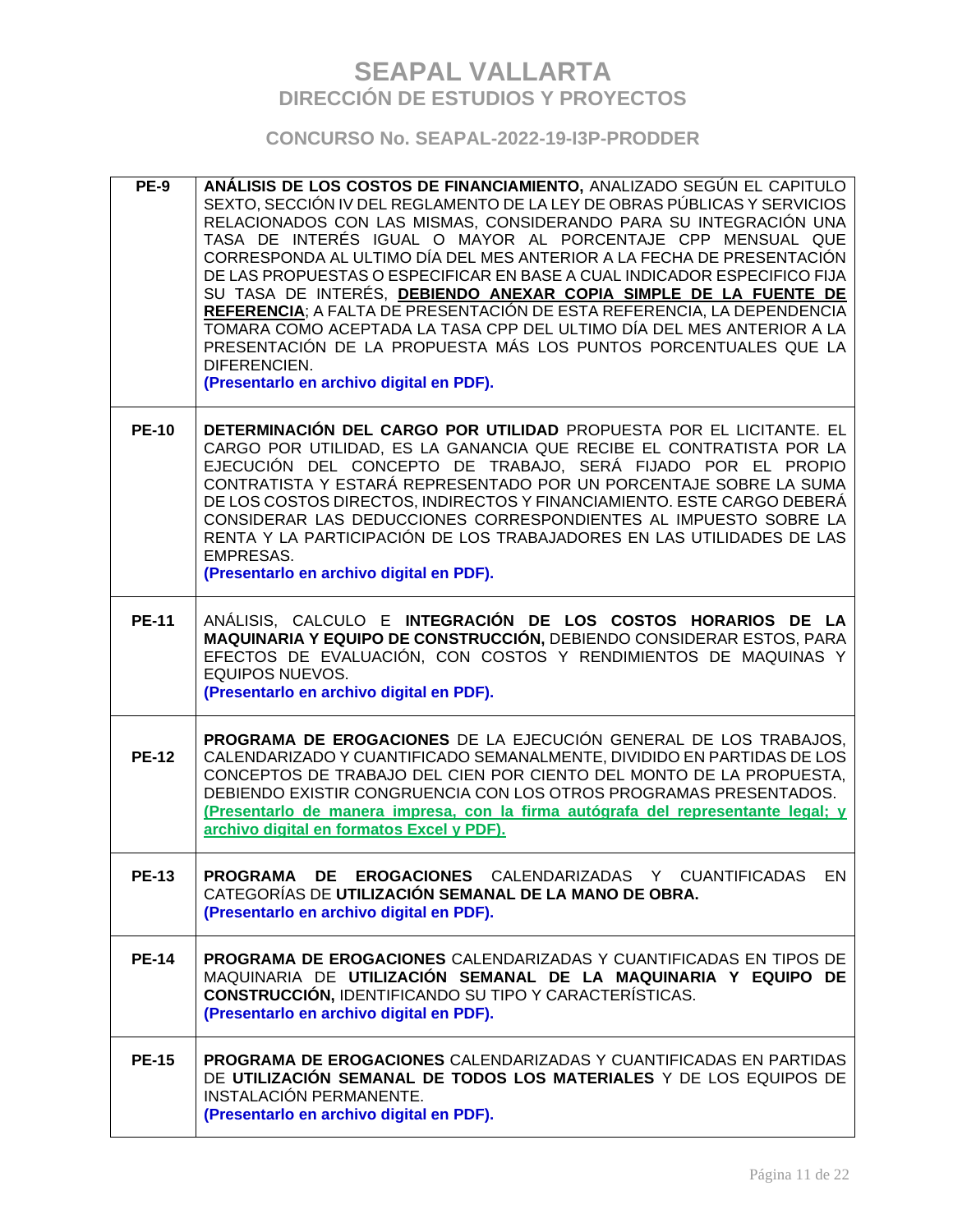### **CONCURSO No. SEAPAL-2022-19-I3P-PRODDER**

### **PE-16 PROGRAMA DE EROGACIONES** CALENDARIZADAS Y CUANTIFICADAS EN CATEGORÍAS DE **UTILIZACIÓN SEMANAL DEL PERSONAL PROFESIONAL TÉCNICO, ADMINISTRATIVO Y DE SERVICIO,** ENCARGADO DE LA DIRECCIÓN, SUPERVISIÓN Y ADMINISTRACIÓN DE LOS TRABAJOS. **(Presentarlo en archivo digital en PDF).**

#### **NOTA:**

EN EL ACTO DE PRESENTACIÓN DE PROPUESTAS Y APERTURA DE LOS DOCUMENTOS QUE INTEGRAN LA **PROPUESTA ECONÓMICA,** SERA FIRMADO EL DOCUMENTO NUMERO **PE-6 "CATALOGO DE CONCEPTOS", DE CONFORMIDAD CON EL ARTICULO 37, FRACCIÓN II. DE LA LEY DE OBRAS PÚBLICAS Y SERVICIOS RELACIONADOS CON LAS MISMAS, QUE DICE:**

II. DE ENTRE LOS LICITANTES QUE HAYAN ASISTIDO, ÉSTOS ELEGIRÁN A UNO QUE EN FORMA CONJUNTA CON EL SERVIDOR PUBLICO QUE LA DEPENDENCIA O ENTIDAD DESIGNE, RUBRICARAN LAS PARTES DE LAS PROPOSICIONES QUE PREVIAMENTE HAYA DETERMINADO LA CONVOCANTE EN LA CONVOCATORIA DE LA LICITACIÓN, LAS QUE PARA ESTOS EFECTOS CONSTARAN DOCUMENTALMENTE.

### **6. PRESENTACIÓN Y APERTURA DE PROPUESTAS:**

EL ACTO DE PRESENTACIÓN Y APERTURA DE PROPOSICIONES SE LLEVARÁ A CABO EN UNA SOLA ETAPA, EN EL LUGAR, DÍA Y HORA INDICADOS EN EL CAPÍTULO III DE ESTAS BASES DE CONCURSO. EL SEAPAL PRESIDIRÁ EL ACTO POR CONDUCTO DEL SERVIDOR PÚBLICO DESIGNADO AL EFECTO Y PODRÁN ASISTIR A LOS MISMOS, ADEMÁS DE LOS LICITANTES O SUS REPRESENTANTES LEGALES, LOS REPRESENTANTES DE LA CONAGUA Y DE LAS DEPENDENCIAS FEDERALES, ESTATALES Y MUNICIPALES RELACIONADAS CON EL PROYECTO.

AQUELLA PERSONA QUE COMPAREZCA ÚNICAMENTE PARA EFECTOS DE PRESENTAR LA PROPOSICIÓN DE UN LICITANTE, SÓLO TENDRÁ INTERVENCIÓN PARA ENTREGAR LAS PROPOSICIONES CORRESPONDIENTES, Y PODRÁ PERMANECER DURANTE EL DESARROLLO DEL ACTO EN CARÁCTER DE OYENTE.

EL REPRESENTANTE DEL SEAPAL EN EL ACTO DE PRESENTACIÓN Y APERTURA DE PROPOSICIONES LEERÁ EN VOZ ALTA LOS NOMBRES DE LOS LICITANTES QUE PARTICIPEN Y PROCEDERÁ A LA RECEPCIÓN DE CADA PROPOSICIÓN EN EL ORDEN EN QUE SE HUBIEREN REGISTRADO AL EVENTO.

EN EL ACTO DE PRESENTACIÓN Y APERTURA SE REVISARÁ EN FORMA CUANTITATIVA QUE CADA PROPOSICIÓN CONTENGA TODOS LOS DOCUMENTOS SOLICITADOS EN LAS BASES DE CONCURSO Y SE DESECHARÁN LAS QUE HUBIEREN OMITIDO ALGÚN DOCUMENTO SOLICITADO EN DICHAS BASES.

EL FUNCIONARIO QUE PRESIDA EL ACTO DARÁ LECTURA ÚNICAMENTE AL IMPORTE DE CADA UNA DE LAS PROPOSICIONES.

SE LEVANTARÁ UN ACTA QUE SERVIRÁ DE CONSTANCIA DE LA CELEBRACIÓN DEL ACTO DE PRESENTACIÓN Y APERTURA DE LAS PROPOSICIONES, EN LA QUE SE HARÁ CONSTAR LAS PROPOSICIONES QUE FUERON ACEPTADAS PARA SU POSTERIOR EVALUACIÓN DETALLADA POR CADA UNO DE LOS LICITANTES. DE IGUAL FORMA SE REGISTRARÁ LAS PROPOSICIONES QUE HUBIEREN SIDO RECHAZADAS Y LAS CAUSAS QUE LO MOTIVARON. ADEMÁS, SE INDICARÁ LA FECHA, HORA Y LUGAR DONDE SE DARÁ A CONOCER EL FALLO CORRESPONDIENTE. UNA VEZ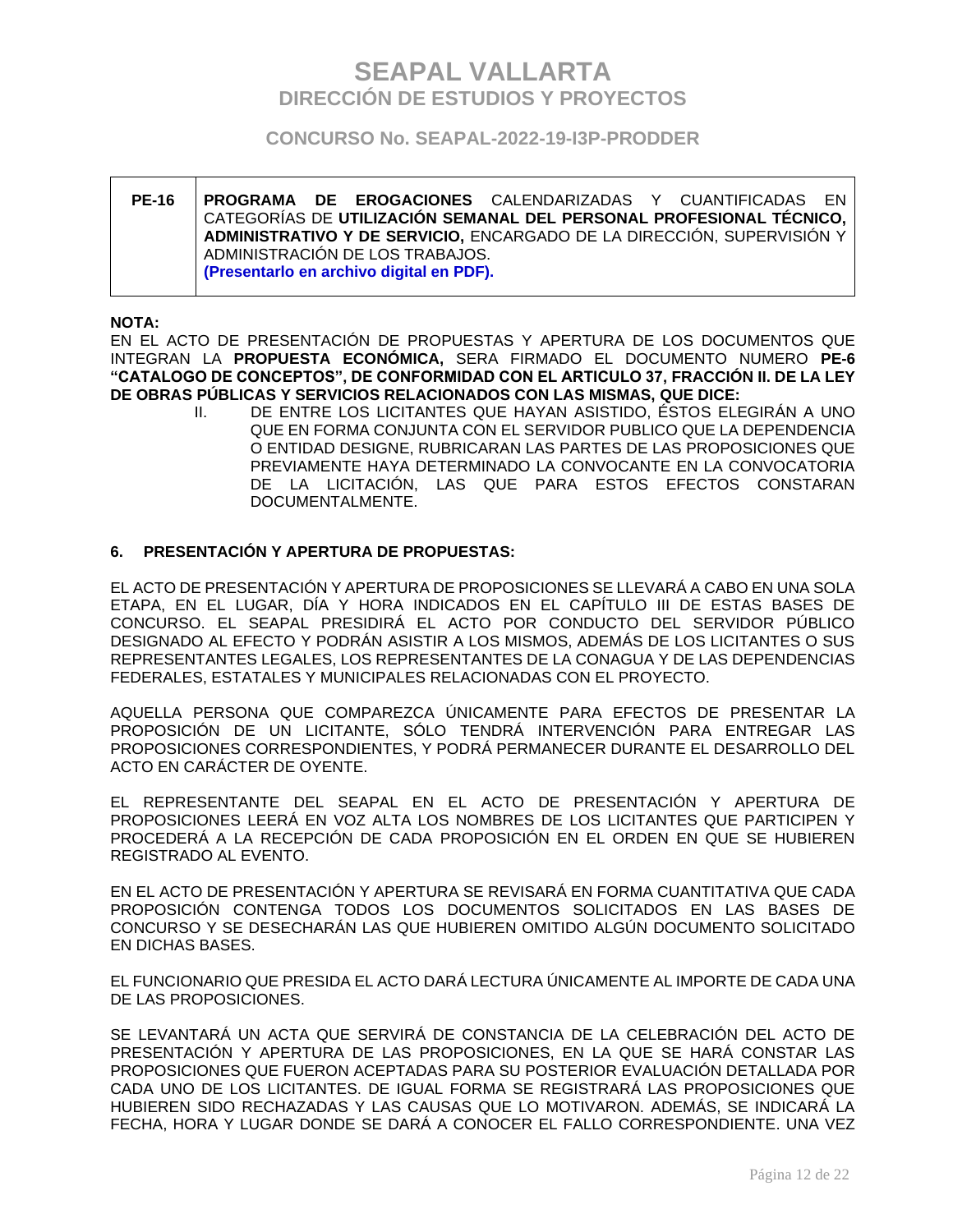### **CONCURSO No. SEAPAL-2022-19-I3P-PRODDER**

FIRMADA ESTA ACTA SE ENTREGARÁ UNA COPIA A CADA UNO DE LOS LICITANTES, PARA EFECTOS DE NOTIFICACIÓN; LO ANTERIOR, EN EL ENTENDIDO QUE LA FALTA DE FIRMA DE ALGÚN LICITANTE NO INVALIDARÁ SU CONTENIDO Y EFECTOS.

NO SE RECIBIRÁN PROPOSICIONES DESPUÉS DE LA FECHA Y HORA FIJADAS PARA EL ACTO DE PRESENTACIÓN Y APERTURA DE PROPOSICIONES.

SE VERIFICARÁ QUE EL SOBRE QUE CONTENGA LA PROPUESTA SEÑALADA EN EL NUMERAL 6 DEL CAPÍTULO III DE ESTAS BASES DE CONCURSO SE ENCUENTRE DEBIDAMENTE CERRADO EN FORMA INVIOLABLE Y QUE ESTÉ ROTULADO CON EL NÚMERO DE CONCURSO Y NOMBRE DE LA EMPRESA PARTICIPANTE. LA DOCUMENTACIÓN QUE DEBERÁ DE ENTREGAR EL LICITANTE SON LOS CORRESPONDIENTES AL SOBRE 1 CONTENIENDO LA PROPUESTA TÉCNICA, DOCUMENTOS PT-1 AL PT-14 Y AL SOBRE 2 CONTENIENDO LA PROPUESTA ECONÓMICA, DOCUMENTOS PE-1 AL PE-16.

## **CAPITULO IV EVALUACIÓN DE LAS PROPOSICIONES**

CON BASE EN LOS RESULTADOS DE LAS EVALUACIONES DE LAS PROPOSICIONES REALIZADAS DE CONFORMIDAD A ESTE CAPÍTULO, EL SEAPAL ELABORARÁ UN DICTAMEN A FIN DE FUNDAMENTAR LA EMISIÓN DEL FALLO DE ESTA CONCURSO. EL SEAPAL ADJUDICARÁ EL CONTRATO DE OBRA, AL LICITANTE QUE CUMPLA CON LOS REQUISITOS ECONÓMICOS, LEGALES Y TÉCNICOS SEÑALADOS EN LAS PRESENTES BASES DE CONCURSO QUE SE EXPRESAN PARA DETERMINAR LA PROPOSICIÓN SOLVENTE.

HABIENDO PROCEDIDO LA APERTURA DE LAS PROPOSICIONES Y QUEDANDO BAJO CUSTODIA DEL SEAPAL LA DOCUMENTACIÓN CORRESPONDIENTE A TODAS LAS PROPOSICIONES DE LOS LICITANTES, EL SEAPAL PROCEDERÁ A SU EVALUACIÓN DETALLADA, POR LO QUE NINGUNO DE LOS PARTICIPANTES PODRÁ TENER ACCESO A TALES DOCUMENTOS NI A LA INFORMACIÓN CONTENIDA EN LOS MISMOS.

CON LA FINALIDAD DE FACILITAR EL ANÁLISIS, EVALUACIÓN Y COMPARACIÓN DE PROPOSICIONES, Y CON FUNDAMENTO EN EL ARTÍCULO 38 DE LA LOPSRM, EL SEAPAL PODRÁ SOLICITAR A LOS LICITANTES QUE ACLAREN ALGUNA(S) PARTE(S) DE SU(S) PROPOSICIONES. LA SOLICITUD DE ACLARACIONES Y LAS RESPUESTAS CORRESPONDIENTES SE HARÁN POR ESCRITO Y NO SE PEDIRÁN, OFRECERÁN, NI PERMITIRÁN CAMBIOS EN EL PRECIO, NI EN LOS ASPECTOS SUSTANCIALES DE LAS PROPOSICIONES.

EL CONTRATO DE OBRA SERÁ OTORGADO AL LICITANTE, CUYO RESULTADO DE LA EVALUACIÓN CUMPLAN CON TODOS Y CADA UNO DE LOS REQUISITOS ECONÓMICOS, LEGALES Y TÉCNICOS SEÑALADOS EN LAS PRESENTES BASES DE CONCURSO.

LA PROPOSICIÓN QUE INCUMPLA CON ALGUNO DE LOS REQUISITOS SEÑALADOS A CONTINUACIÓN SERÁ DETERMINADA COMO NO SOLVENTE Y EN CONSECUENCIA SERÁ DESECHADA.

EN LA APLICACIÓN DE ESTOS CRITERIOS, NO SE CONTEMPLARÁN EVALUACIONES POR PUNTOS O PORCENTAJES.

## **I. EVALUACIÓN TÉCNICA:**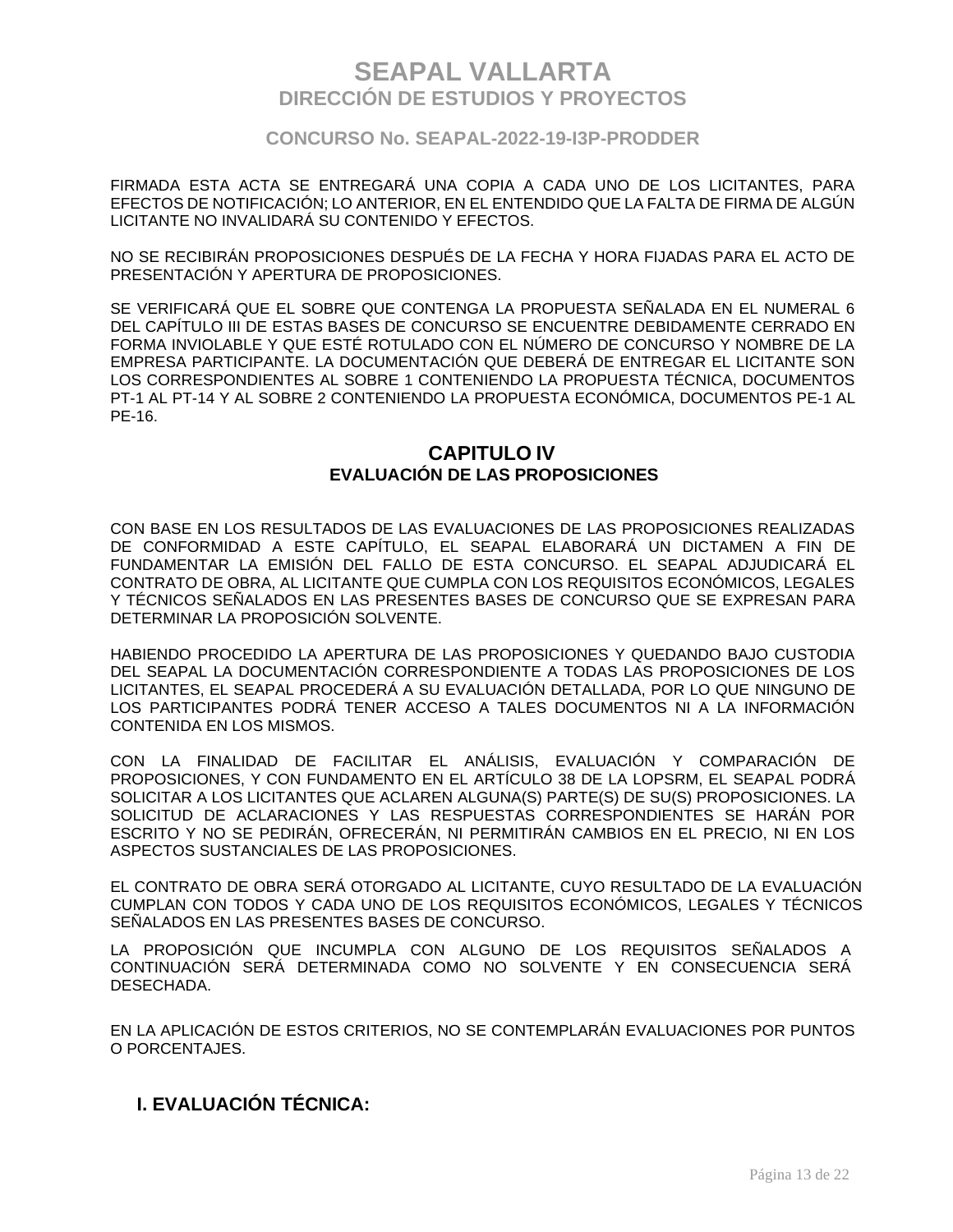### **CONCURSO No. SEAPAL-2022-19-I3P-PRODDER**

#### I.1. SE VERIFICARÁ QUE EL DOCUMENTO PT-3 CONTENGA LA **DESCRIPCIÓN DE LA PLANEACIÓN INTEGRAL** DEL LICITANTE PARA REALIZAR LOS TRABAJOS, INCLUYENDO EL PROCEDIMIENTO CONSTRUCTIVO DE EJECUCIÓN DE LOS TRABAJOS Y QUE INCLUYA LAS **ESPECIFICACIONES PARTICULARES DE LOS MATERIALES A UTILIZAR, FOLLETOS DESCRIPTIVOS, TRÍPTICOS Y EN GENERAL TODA LA INFORMACIÓN RELATIVA DE LOS SUMINISTROS**.

DE CONFORMIDAD CON EL ARTÍCULO 68 DE LA LEY DE OBRAS PÚBLICAS Y SERVICIOS RELACIONADOS CON LAS MISMAS Y LAS REGLAS DE OPERACIÓN PARA LOS PROGRAMAS DE INFRAESTRUCTURA HIDROAGRÍCOLA Y DE AGUA POTABLE, ALCANTARILLADO Y SANEAMIENTO A CARGO DE LA COMISIÓN NACIONAL DEL AGUA, SE DEBE CONSIDERAR LO SIGUIENTE:

-CUMPLIR CON LO QUE ESTABLECE EL TÍTULO TERCERO, CAPÍTULO III, DE LA OBSERVANCIA DE LAS NORMAS, DE LA LEY FEDERAL SOBRE METROLOGÍA Y NORMALIZACIÓN, EN DONDE SE ESPECIFICA QUE TODOS LOS PRODUCTOS E INSTALACIONES DEBERÁN CUMPLIR CON LAS NORMAS OFICIALES MEXICANAS (NOM).

-QUE LOS PRODUCTOS OFERTADOS (TUBOS, VÁLVULAS Y ACCESORIOS), CUMPLAN CON LAS ESPECIFICACIONES DE LAS NOM DEL SECTOR AGUA (NOM-CONAGUA), DEBIENDO EXHIBIR **EL CERTIFICADO VIGENTE** QUE AVALEN SU CUMPLIMIENTO.

-NO SEÑALAR MARCAS DE PRODUCTO Y CONSIDERAR A TODOS LOS PRODUCTOS QUE CUENTAN CON UNA CERTIFICACIÓN VIGENTE QUE AVALE ÚNICAMENTE EL CUMPLIMIENTO DE LAS NOM-CONAGUA.

TAMBIÉN SE VERIFICARÁ QUE LOS LICITANTES CUENTEN CON EL EQUIPO ADECUADO, SUFICIENTE Y NECESARIO, SEA O NO PROPIO, PARA DESARROLLAR LOS TRABAJOS QUE SE CONVOCAN, QUE LA PLANEACIÓN INTEGRAL PROPUESTA POR EL LICITANTE PARA EL DESARROLLO Y ORGANIZACIÓN DE LOS TRABAJOS, SEA CONGRUENTE CON LAS CARACTERÍSTICAS, COMPLEJIDAD Y MAGNITUD DE LOS MISMOS Y QUE EL PROCEDIMIENTO CONSTRUCTIVO DESCRITO SEA ACEPTABLE PORQUE DEMUESTRA QUE EL LICITANTE CONOCE LOS TRABAJOS A REALIZAR Y QUE TIENE LA CAPACIDAD Y LA EXPERIENCIA PARA EJECUTARLOS SATISFACTORIAMENTE Y QUE DICHO PROCEDIMIENTO SEA ACORDE CON EL PROGRAMA DE EJECUCIÓN CONSIDERADO EN SU PROPUESTA.

I.2. SE VERIFICARÁ QUE EL DOCUMENTO PT-6 SEA CONGRUENTE CON EL DOCUMENTO PE-6 DE LA PROPUESTA ECONÓMICA. TAMBIÉN SE VERIFICARÁ QUE CONSIDERE LA TOTALIDAD DE PARTIDAS SOLICITADAS Y QUE SE AJUSTE A LOS TIEMPOS PREVISTOS DE EJECUCIÓN DE LA OBRA DENTRO DEL PRESENTE EJERCICIO FISCAL. QUE EL PROGRAMA CALENDARIZADO DE EJECUCIÓN DE LOS TRABAJOS CORRESPONDA AL PLAZO ESTABLECIDO POR EL SEAPAL VALLARTA, QUE LOS PROGRAMAS CALENDARIZADOS DE SUMINISTROS Y UTILIZACIÓN DOCUMENTOS PT-7, PT-8, PT-9, PT-10, SEAN CONGRUENTES CON EL PROGRAMA CALENDARIZADO DE EJECUCIÓN GENERAL DE LOS TRABAJOS DOCUMENTO PT-6,ADEMÁS SE VERIFICARÁ QUE LAS CARACTERÍSTICAS, ESPECIFICACIONES Y CALIDAD DE LOS MATERIALES Y EQUIPOS DE INSTALACIÓN PERMANENTE, SEAN LAS REQUERIDAS EN LAS NORMAS DE CALIDAD Y ESPECIFICACIONES GENERALES Y PARTICULARES DE CONSTRUCCIÓN ESTABLECIDAS EN LAS BASES SEÑALADAS EN EL DOCUMENTO PT-3.

## **II. EVALUACIÓN ECONÓMICA, SE VERIFICARÁ LO SIGUIENTE:**

II.1. QUE LOS MONTOS PROPUESTOS EN EL DOCUMENTO PE-2 SEAN CONGRUENTES CON LOS PROPUESTOS EN EL DOCUMENTO PE-6.

II.2. QUE LOS RECURSOS PROPUESTOS POR EL LICITANTE EN EL DOCUMENTO PE-6 SEAN LOS NECESARIOS PARA EJECUTAR SATISFACTORIAMENTE, CONFORME A LOS PROGRAMAS DE EJECUCIÓN DENOMINADOS DOCUMENTOS PE-12 AL PE-16.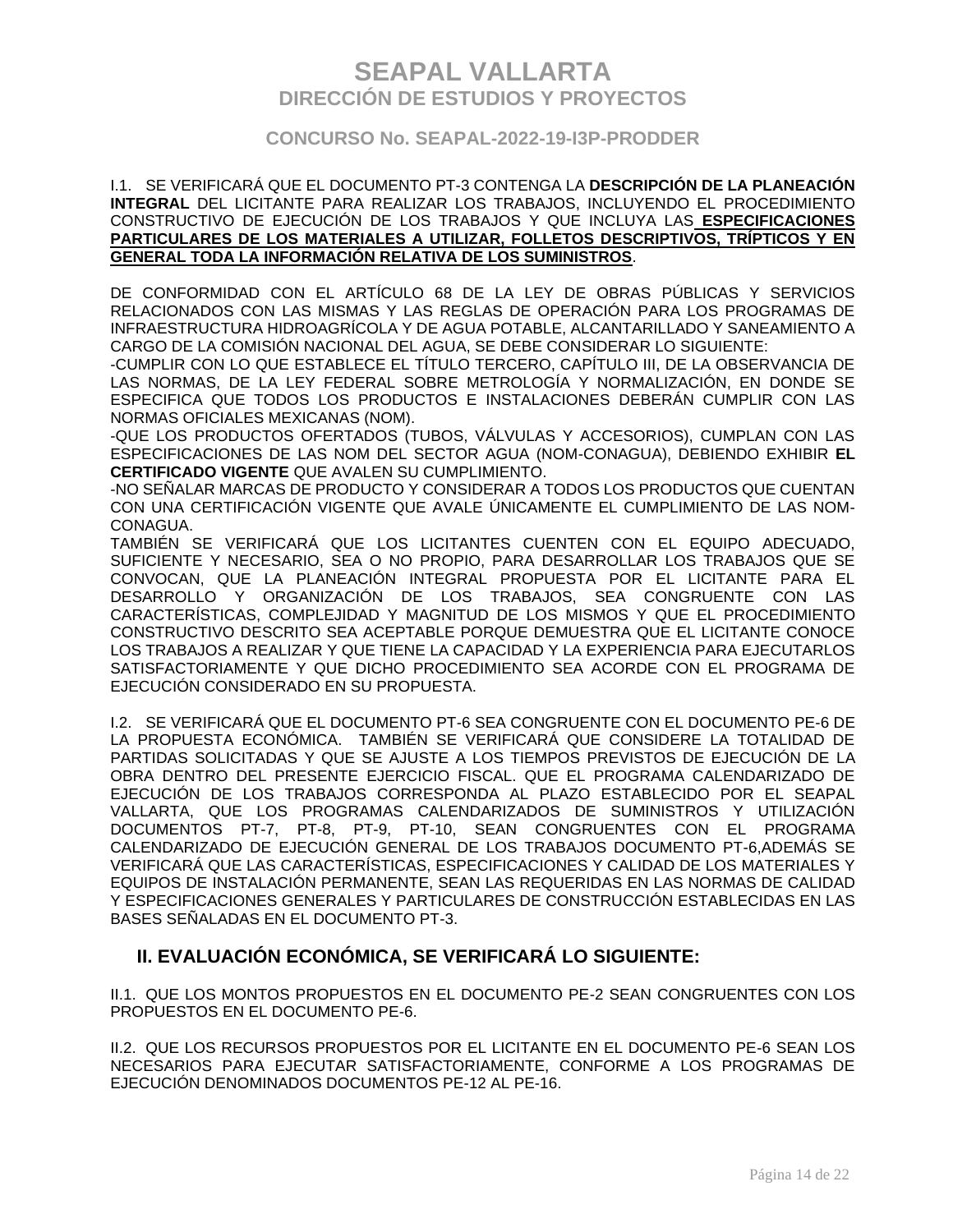### **CONCURSO No. SEAPAL-2022-19-I3P-PRODDER**

II.3. QUE EL ANÁLISIS, CÁLCULO E INTEGRACIÓN DE LOS PRECIOS DOCUMENTO PE-5, SEAN ACORDES CON LAS CONDICIONES DE COSTOS VIGENTES EN LA ZONA O REGIÓN DONDE SE EJECUTEN LOS TRABAJOS.

II.4. QUE EL "ANÁLISIS DE LOS COSTOS DE FINANCIAMIENTO" DOCUMENTO **PE-9** CONSIDERE EL PAGO POR ANTICIPO, ESTIMACIONES Y/O LA TASA DE INTERÉS ESPECIFICADA.

II.5. QUE EL "CATALOGO DE CONCEPTOS", DOCUMENTO **PE-6** CONTENGA EL PRECIO UNITARIO CON NÚMERO Y CON LETRA.

II.6. QUE EL LICITANTE EN SU PROPUESTA ECONÓMICA DOCUMENTOS PE-2, PE-6, PE-12 AL PE-16, ESTABLEZCA OBLIGACIONES A CARGO DE LOS GOBIERNOS FEDERAL O ESTATAL O CUALQUIERA DE SUS DEPENDENCIAS O ENTIDADES, DISTINTAS A LAS ESTABLECIDAS EN LAS BASES DE CONCURSO O CONTRATO.

II.7. QUE NO EXISTAN INCONSISTENCIAS EN EL LLENADO DE LOS DOCUMENTOS PE-2, PE-6, PE-12 AL PE-16 QUE NO PERMITAN EVALUAR CLARAMENTE LOS VALORES ESTABLECIDOS POR EL LICITANTE.

II.8. QUE EL LICITANTE HAYA PROPORCIONADO UNO O VARIOS DOCUMENTOS CUYO CONTENIDO SEA DIFERENTE DEL PROPUESTO POR EL SEAPAL VALLARTA EN LAS BASES DE CONCURSO.

II.9. DEL DOCUMENTO PE-6:

a). QUE EN TODOS Y CADA UNO DE LOS CONCEPTOS QUE LO INTEGRAN SE ESTABLEZCA EL IMPORTE DEL PRECIO UNITARIO.

b). QUE LOS IMPORTES DE LOS PRECIOS UNITARIOS SEAN ANOTADOS CON NUMERO Y LETRA.

c). QUE LAS OPERACIONES ARITMÉTICAS SE HAYAN EJECUTADO CORRECTAMENTE.

II.10. QUE EL ANÁLISIS, CÁLCULO E INTEGRACIÓN DE LOS PRECIOS UNITARIOS DEL DOCUMENTO PE-5, SE HAYA REALIZADO DE ACUERDO CON LO ESTABLECIDO EN EL REGLAMENTO, REVISÁNDOSE LO SIGUIENTE:

a). QUE LOS ANÁLISIS DE LOS PRECIOS UNITARIOS ESTÉN ESTRUCTURADOS CON COSTOS DIRECTOS, INDIRECTOS, FINANCIAMIENTO, UTILIDAD Y CARGOS ADICIONALES.

b). QUE LOS COSTOS DIRECTOS SE INTEGREN CON LOS CORRESPONDIENTES A MATERIALES, MANO DE OBRA, MAQUINARIA Y EQUIPO DE CONSTRUCCIÓN.

c). QUE LOS PRECIOS BÁSICOS DE ADQUISICIÓN DE LOS MATERIALES CONSIDERADOS EN LOS ANÁLISIS CORRESPONDIENTES, SE ENCUENTREN DENTRO DE LOS PARÁMETROS DE PRECIOS VIGENTES EN EL MERCADO.

d). QUE LOS COSTOS BÁSICOS DE LA MANO DE OBRA SE HAYA OBTENIDO APLICANDO LOS FACTORES DE SALARIO REAL A LOS SUELDOS Y SALARIOS DE LOS TÉCNICOS Y TRABAJADORES, CONFORME A LO PREVISTO EN EL REGLAMENTO.

e). QUE EL CARGO POR EL USO DE HERRAMIENTA MENOR, SE ENCUENTRE INCLUIDO.

f). QUE LOS COSTOS HORARIOS POR UTILIZACIÓN DE MAQUINARIA Y EQUIPO DE CONSTRUCCIÓN SE HAYA DETERMINADO POR HORA EFECTIVA DE TRABAJO, DEBIENDO ANALIZARSE PARA CADA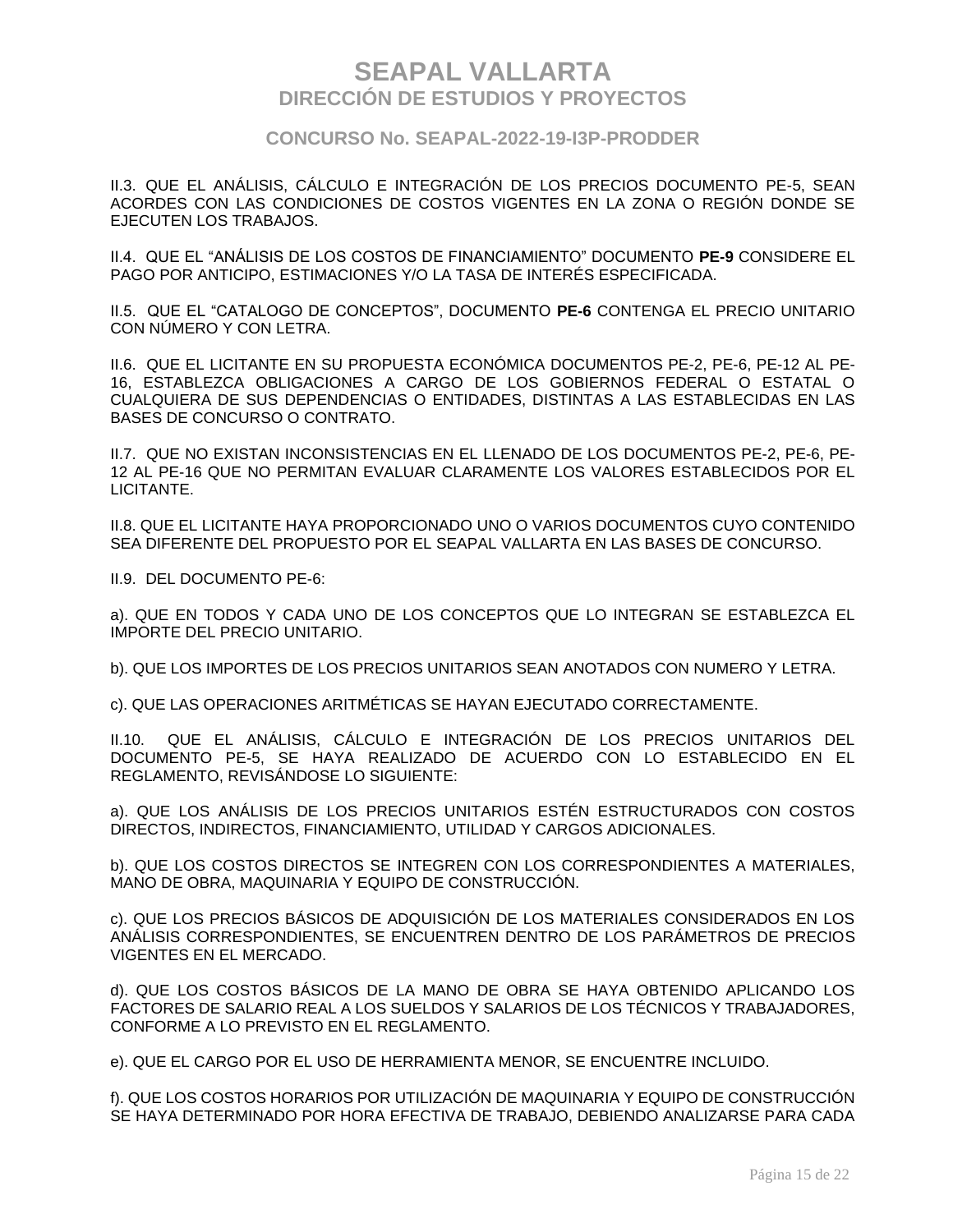### **CONCURSO No. SEAPAL-2022-19-I3P-PRODDER**

MÁQUINA O EQUIPO, INCLUYENDO, CUANDO SEA EL CASO, LOS ACCESORIOS QUE TENGA INTEGRADOS.

II.11. SE VERIFICARÁ EN EL DOCUMENTO PE-4 QUE LOS ANÁLISIS DE COSTOS DIRECTOS SE HAYAN ESTRUCTURADO Y DETERMINADO DE ACUERDO CON LO PREVISTO EN EL REGLAMENTO DEBIENDO CONSIDERAR:

a). QUE LOS COSTOS DE LOS MATERIALES CONSIDERADOS POR EL LICITANTE, SEAN CONGRUENTES CON LA RELACIÓN DE LOS COSTOS BÁSICOS Y CON LAS NORMAS DE CALIDAD ESPECIFICADAS EN LAS BASES DEL CONCURSO.

b). QUE LOS COSTOS DE LA MANO DE OBRA CONSIDERADOS POR EL LICITANTE, SEAN CONGRUENTES CON EL TABULADOR DE LOS SALARIOS Y CON LOS COSTOS REALES QUE PREVALEZCAN EN LA ZONA DONDE SE EJECUTARAN LOS TRABAJOS.

c). QUE LOS COSTOS HORARIOS DE LA MAQUINARIA Y EQUIPO DE CONSTRUCCIÓN SE HAYAN DETERMINADO CON BASE EN EL PRECIO Y RENDIMIENTOS DE ESTOS CONSIDERADOS COMO NUEVOS, PARA LO CUAL SE TOMARAN COMO MÁXIMOS LOS RENDIMIENTOS QUE DETERMINEN LOS MANUALES DE LOS FABRICANTES RESPECTIVOS, ASÍ COMO LAS CARACTERÍSTICAS AMBIENTALES DE LA ZONA DONDE VAYAN A REALIZARSE LOS TRABAJOS.

II.12. SE VERIFICARÁ EN EL DOCUMENTO PE-8, QUE LOS ANÁLISIS DE COSTOS INDIRECTOS SE HAYAN ESTRUCTURADO Y DETERMINADO DE ACUERDO CON LO PREVISTO EN EL REGLAMENTO, DEBIENDO CONSIDERAR:

a). QUE EL ANÁLISIS SE HAYA VALORIZADO Y DESGLOSADO POR CONCEPTOS CON SU IMPORTE CORRESPONDIENTE, ANOTANDO EL MONTO TOTAL Y SU EQUIVALENTE PORCENTUAL SOBRE EL MONTO DEL COSTO DIRECTO.

b). QUE PARA EL ANÁLISIS DE LOS COSTOS INDIRECTOS SE HAYAN CONSIDERADO ADECUADAMENTE LOS CORRESPONDIENTES A LAS OFICINAS CENTRALES DEL LICITANTE, LOS QUE CORRESPONDERÁN ÚNICAMENTE LOS NECESARIOS PARA DAR APOYO TÉCNICO Y ADMINISTRATIVO A LA SUPERINTENDENCIA DEL CONTRATISTA ENCARGADO DIRECTAMENTE DE LOS TRABAJOS Y LOS DE CAMPO NECESARIOS PARA LA DIRECCIÓN, SUPERVISIÓN Y ADMINISTRACIÓN DE LA OBRA.

c). QUE NO HAYA INCLUIDO ALGÚN CARGO QUE, POR SUS CARACTERÍSTICAS O CONFORME A LAS BASES DEL CONCURSO, SU PAGO DEBA EFECTUARSE APLICANDO UN PRECIO UNITARIO ESPECÍFICO.

II.13. SE VERIFICARÁ EN EL DOCUMENTO PE-9, QUE EN EL ANÁLISIS Y CÁLCULO DEL COSTO FINANCIERO SE HAYA ESTRUCTURADO Y DETERMINADO CONSIDERANDO LO SIGUIENTE:

a). QUE LOS INGRESOS POR CONCEPTO DEL O LOS ANTICIPOS QUE LE SERÁN OTORGADOS AL CONTRATISTA, DURANTE EL EJERCICIO DEL CONTRATO Y DEL PAGO DE LAS ESTIMACIONES, CONSIDEREN LA PERIODICIDAD Y SU PLAZO DE TRAMITE Y PAGO; DEDUCIENDO DEL MONTO DE LAS ESTIMACIONES LA AMORTIZACIÓN DE LOS ANTICIPOS.

b). QUE EL COSTO DEL FINANCIAMIENTO ESTE REPRESENTADO POR UN PORCENTAJE DE LA SUMA DE LOS COSTOS DIRECTOS E INDIRECTOS.

c). QUE LA TASA DE INTERÉS APLICABLE ESTE DEFINIDA CON BASE EN UN INDICADOR ECONÓMICO ESPECÍFICO.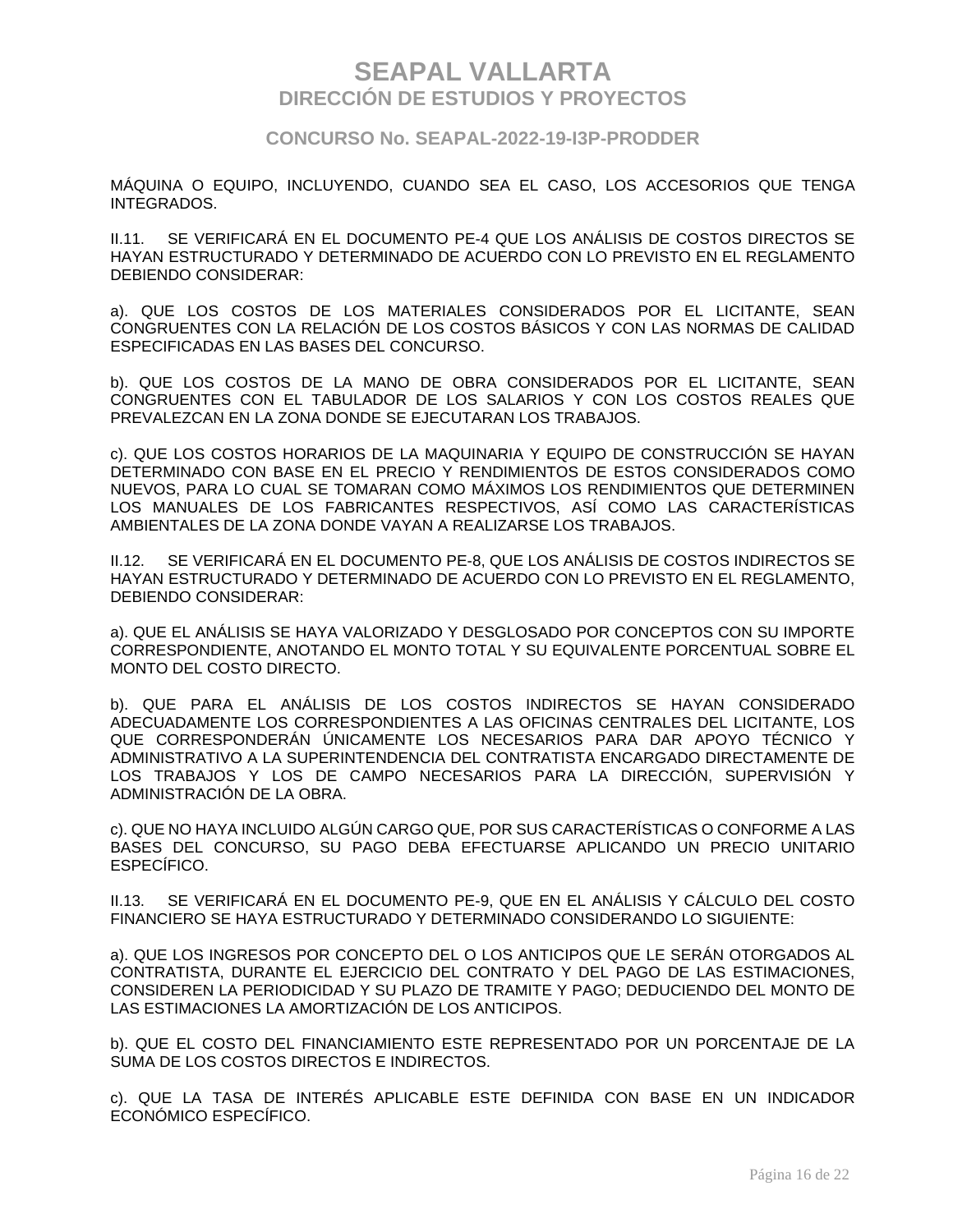### **CONCURSO No. SEAPAL-2022-19-I3P-PRODDER**

d). QUE EL COSTO POR FINANCIAMIENTO SEA CONGRUENTE CON EL PROGRAMA DE EJECUCIÓN VALORIZADO CON MONTOS MENSUALES.

e). QUE LA MECÁNICA PARA EL ANÁLISIS Y CÁLCULO DEL COSTO POR FINANCIAMIENTO EMPLEADA POR EL LICITANTE SEA CONGRUENTE CON LO QUE SE ESTABLEZCA EN LA BASES DEL CONCURSO.

II.14. SE VERIFICARÁ EN EL DOCUMENTO PE-10, QUE EL CÁLCULO E INTEGRACIÓN DEL CARGO POR UTILIDAD, SE HAYA ESTRUCTURADO Y DETERMINADO CONSIDERANDO QUE, DENTRO DE SU MONTO, QUEDEN INCLUIDAS LA GANANCIA QUE EL CONTRATISTA ESTIMA QUE DEBE PERCIBIR POR LA EJECUCIÓN DE LOS TRABAJOS, ASÍ COMO LAS DEDUCCIONES E IMPUESTOS CORRESPONDIENTES, NO SIENDO NECESARIO SU DESGLOSE.

II.15. SE VERIFICARÁ QUE EL IMPORTE TOTAL DE LA PROPUESTA DOCUMENTO PE-2 Y PE-6 SEAN CONGRUENTES CON LOS DOCUMENTOS PE-3 AL PE-5 Y PE-7 AL PE-16.

II.16. QUE LOS DOCUMENTOS PE-12 AL PE-16 DENOMINADOS PROGRAMAS DE EROGACIONES DE MATERIALES, MANO DE OBRA Y MAQUINARIA Y EQUIPO DE CONSTRUCCIÓN SEAN CONGRUENTES CON EL DOCUMENTO PE 6, PROGRAMA DE EROGACIONES DE LA EJECUCIÓN GENERAL DE LOS TRABAJOS, ASÍ COMO CON LOS DOCUMENTOS PT-6 AL PT-10, PRESENTADOS EN LA PROPUESTA TÉCNICA.

### **III. MOTIVOS PARA DESECHAR UNA PROPOSICIÓN:**

III.1. CUANDO EL PROPONENTE SE PUSIERA DE ACUERDO CON OTROS CONCURSANTES PARA CUALQUIER OBJETO QUE PUDIERA DESVIRTUAR EL CONCURSO, ELEVAR EL COSTO DE LOS TRABAJOS O CUALQUIER OTRO ACUERDO QUE TENGA COMO FIN OBTENER UNA VENTAJA SOBRE LOS DEMAS PARTICIPANTES. SE COMPRUEBE QUE ALGÚN LICITANTE HA ACORDADO CON OTRO U OTROS ELEVAR LOS COSTOS DE LOS TRABAJOS, O CUALQUIER OTRO ACUERDO QUE TENGA COMO FIN OBTENER UNA VENTAJA SOBRE LOS DEMÁS LICITANTES.

III.2. QUE EL LICITANTE O ALGUNA DE LAS EMPRESAS ASOCIADAS INTEGRANTES DE LA ASOCIACIÓN, ESTÉ PARTICIPANDO EN MÁS DE UNA PROPOSICIÓN EN ESTE PROCESO DE CONCURSO.

III.3. EL INCUMPLIMIENTO DE LOS NUMERALES I.1 AL I.3 DE LA EVALUACIÓN TÉCNICA SEÑALADA EN EL CAPÍTULO IV EVALUACIÓN DE LAS PROPOSICIONES DE ESTAS BASES DE CONCURSO.

III.4. EL INCUMPLIMIENTO DE LOS NUMERALES II.1 AL II.16 DE LA EVALUACIÓN ECONÓMICA SEÑALADA EN EL CAPÍTULO IV EVALUACIÓN DE LAS PROPOSICIONES DE ESTAS BASES DE CONCURSO.

III.5.- LAS ESTIPULADAS EN EL ARTÍCULO 69 DEL REGLAMENTO DE LA LEY DE OBRAS PÚBLICAS Y SERVICIOS RELACIONADOS CON LAS MISMAS

### **IV. DICTAMEN Y FALLO.**

LA CONVOCANTE EMITIRÁ UN DICTAMEN QUE SERVIRÁ COMO BASE PARA EL FALLO, EN EL QUE SE HARÁ CONSTAR LOS ASPECTOS SIGUIENTES: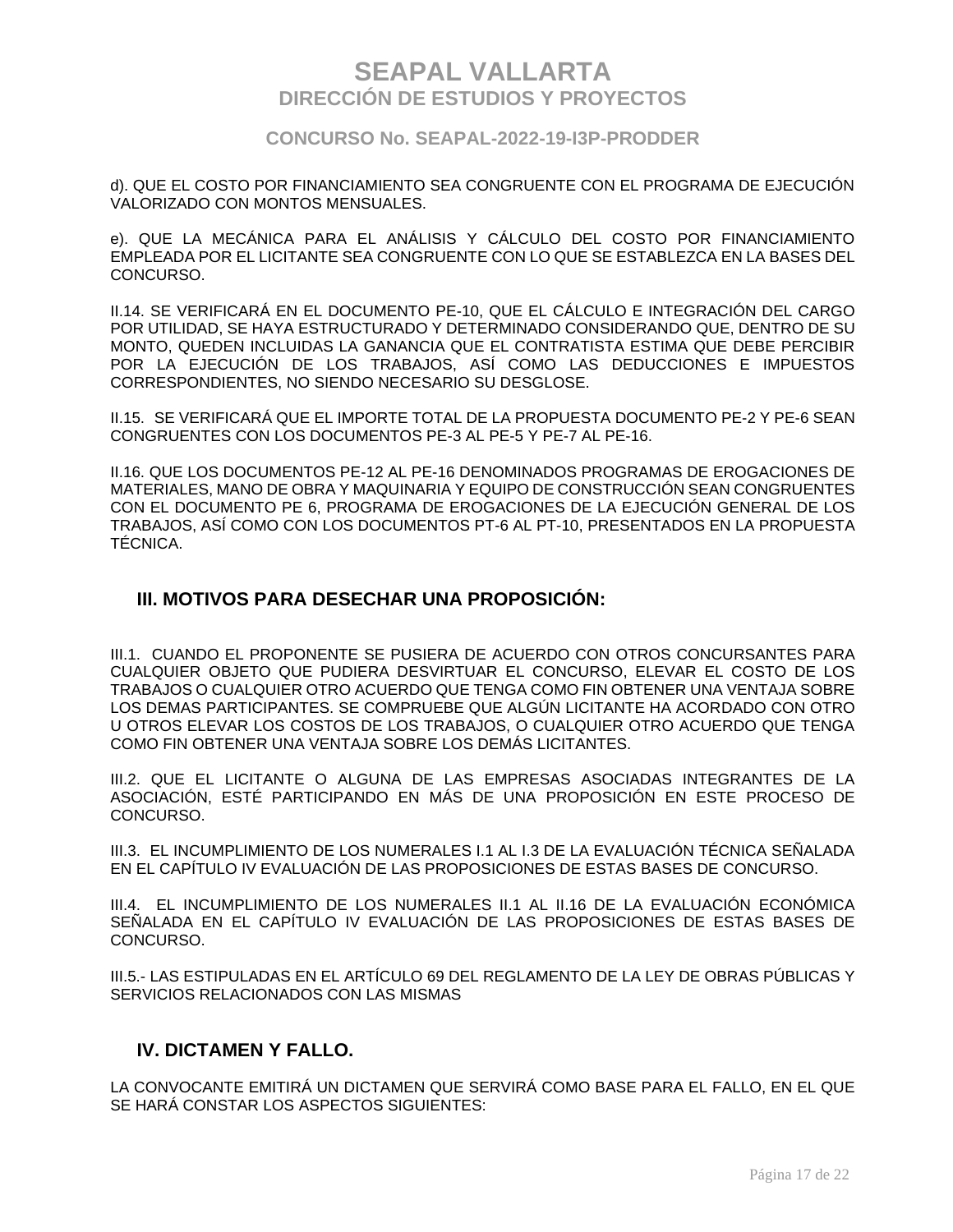### **CONCURSO No. SEAPAL-2022-19-I3P-PRODDER**

IV.1. LOS CRITERIOS UTILIZADOS PARA LA EVALUACIÓN DE LAS PROPUESTAS, MISMOS QUE SE ESTABLECEN EN EL CAPÍTULO IV DE ESTAS BASES DE CONCURSO.

IV.2. LA RESEÑA CRONOLOGÍA DE LOS ACTOS DEL PROCEDIMIENTO.

IV.3. LAS RAZONES TÉCNICAS O ECONÓMICAS POR LAS CUALES SE ACEPTAN O DESECHAN LAS PROPUESTAS PRESENTADAS POR LOS LICITANTES DE ACUERDO A LO ESTABLECIDO EN EL CAPÍTULO IV DE ESTAS BASES DE CONCURSO.

IV.4. NOMBRE DE LOS LICITANTES CUYAS PROPUESTAS FUERON ACEPTADAS POR HABER CUMPLIDO CON LOS REQUERIMIENTOS EXIGIDOS.

IV.5. NOMBRE DE LOS LICITANTES CUYAS PROPUESTAS ECONÓMICA HAYAN SIDO DESECHADAS COMO RESULTADO DEL ANÁLISIS CUALITATIVO REALIZADO CON SUSTENTO EN LOS CRITERIOS DE EVALUACIÓN DETALLADOS ESTABLECIDOS EN EL CAPÍTULO IV. DE ESTAS BASES DE CONCURSO.

IV.6. LA RELACIÓN DE LOS LICITANTES CUYAS PROPUESTAS SE CALIFICARON COMO SOLVENTES, UBICÁNDOLAS DE MENOR A MAYOR, DE ACUERDO CON SUS MONTOS.

IV.7. LA FECHA Y LUGAR DE ELABORACIÓN.

IV.8. NOMBRE, FIRMA Y CARGO DE LOS SERVIDORES PÚBLICOS ENCARGADOS DE SU ELABORACIÓN Y APROBACIÓN.

UNA VEZ HECHA LA EVALUACIÓN DE LAS PROPOSICIONES, EL CONTRATO SE ADJUDICARÁ DE ENTRE LOS LICITANTES, A AQUEL CUYA PROPUESTA RESULTE SOLVENTE PORQUE REÚNE, CONFORME A LOS CRITERIOS DE EVALUACIÓN ESTABLECIDOS EN EL CAPÍTULO IV DE ESTAS BASES DE CONCURSO, LAS CONDICIONES LEGALES, TÉCNICAS Y ECONÓMICAS REQUERIDAS POR EL SEAPAL VALLARTA, GARANTIZANDO SATISFACTORIAMENTE EL CUMPLIMIENTO DE LAS OBLIGACIONES RESPECTIVAS.

SI RESULTARE QUE DOS O MAS PROPOSICIONES SON SOLVENTES PORQUE SATISFACEN LA TOTALIDAD DE LOS REQUERIMIENTOS SOLICITADOS POR EL SEAPAL VALLARTA, EL CONTRATO SE ADJUDICARA **A QUIEN PRESENTE LA PROPUESTA QUE RESULTE ECONÓMICAMENTE MAS CONVENIENTE PARA EL ESTADO,** QUE SERA AQUELLA QUE OTORGUE MAYOR CERTEZA EN LA EJECUCIÓN Y CONCLUSIÓN DE LOS TRABAJOS QUE SE PRETENDAN CONTRATARSE, POR ASEGURAR LAS MEJORES CONDICIONES EN CONTRATACIÓN EN CUANTO A PRECIO, CALIDAD, FINANCIAMIENTO, OPORTUNIDAD Y DEMAS CIRCUNSTANCIAS PERTINENTES.

## **V. COMUNICACIÓN DEL FALLO:**

EN JUNTA PÚBLICA, SE DARÁ A CONOCER EL FALLO DEL CONCURSO, DE ACUERDO AL ARTICULO 39 DE LA LEY DE OBRAS PUBLICAS Y SERVICIOS RELACIONADOS CON LAS MISMAS, LA CUAL SE CELEBRARÁ A LAS **15:45 HRS.** DEL DIA **MARTES 5 DE ABRIL DEL 2022,** EN LA SALA DE AUDIOVISUAL DEL SEAPAL VALLARTA, SITA EN AV. FRANCISCO VILLA S/N ESQUINA MANUEL ÁVILA CAMACHO, COL. LÁZARO CÁRDENAS, C.P. 48330, DE LA CIUDAD DE PUERTO VALLARTA, JAL., LEVANTÁNDOSE EL ACTA CORRESPONDIENTE.

EL SEAPAL VALLARTA PODRÁ DIFERIR LA COMUNICACIÓN DEL FALLO EN LOS TÉRMINOS DE LA FRACCIÓN III DEL ARTÍCULO 37 DE LA LOPSRM.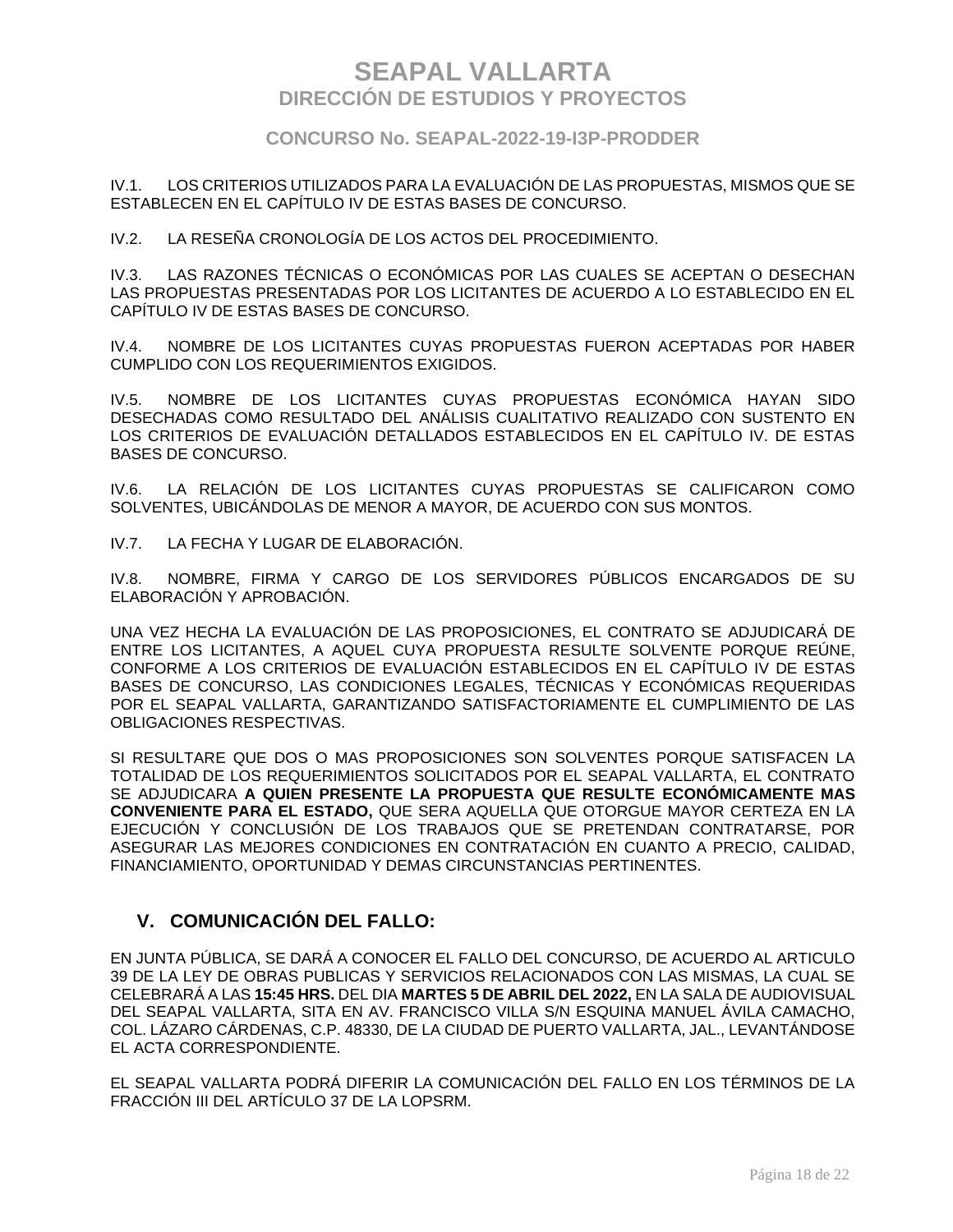### **CONCURSO No. SEAPAL-2022-19-I3P-PRODDER**

CONTRA LA RESOLUCIÓN QUE CONTENGA EL FALLO NO PROCEDERÁ RECURSO ALGUNO. SIN EMBARGO, LOS LICITANTES PODRÁN PRESENTAR SU INCONFORMIDAD ANTE LA SFP POR CUALQUIER PROCEDIMIENTO QUE CONTRAVENGA LA NORMATIVIDAD, PARA LO CUAL PODRÁN HACERLO MEDIANTE ESCRITO O ELECTRÓNICAMENTE, EN APEGO A LO ESTABLECIDO EN EL ARTÍCULO 83 DE LA LOPSRM (MODIFICACIONES PUBLICADAS EL 28 DE MAYO DE 2009): DOMICILIO AV. INSURGENTES SUR NO 1735, COL. SAN ÁNGEL DELEGACIÓN ÁLVARO OBREGÓN CP 01020, TELÉFONO: (55) 2000-3000, CORREO ELECTRÓNICO contacto@funcionpublica.gob.mx

### **VI. PROHIBICIÓN DE LA NEGOCIACIÓN:**

NINGUNA DE LAS CONDICIONES CONTENIDAS EN LAS BASES DE CONCURSO, ASÍ COMO EN LAS PROPOSICIONES PRESENTADAS POR LOS LICITANTES PODRÁN SER NEGOCIADAS.

#### **VII. CONCURSO DESIERTO:**

EL SEAPAL VALLARTA NO ADJUDICARÁ EL CONTRATO Y DECLARARÁ DESIERTO EL CONCURSO CUANDO A SU JUICIO, LAS PROPOSICIONES PRESENTADAS POR LOS LICITANTES NO REÚNAN LOS REQUISITOS DE LAS BASES DE CONCURSO O SUS PRECIOS NO FUEREN ACEPTABLES.

### **CAPITULO V DE LAS OBLIGACIONES DEL ADJUDICADO**

EL CONTRATISTA A QUIEN SE LE ADJUDIQUE LA REALIZACIÓN DE LOS TRABAJOS MOTIVO DE ESTE CONCURSO, SEGÚN LOS TÉRMINOS DEL ARTÍCULO 48 DE LA LEY DE OBRAS PÚBLICAS Y SERVICIOS RELACIONADOS CON LAS MISMAS Y SU REGLAMENTO, DEBERÁ:

### **A) PRESENTAR LAS SIGUIENTES GARANTÍAS:**

#### **I) DE LA CORRECTA INVERSIÓN DEL ANTICIPO:**

EL LICITANTE QUE HUBIERE SIDO FAVORECIDO CON LA ADJUDICACIÓN DEL CONTRATO, DEBERÁ GARANTIZAR EL 100% DEL IMPORTE TOTAL DEL ANTICIPO OTORGADO, PREVIO A SU ENTREGA, MEDIANTE CONSTITUCIÓN DE FIANZA POR INSTITUCIÓN LEGALMENTE AUTORIZADA, A FAVOR DEL **SISTEMA DE LOS SERVICIOS DE AGUA POTABLE, DRENAJE Y ALCANTARILLADO DE PUERTO VALLARTA,** INCLUIDO EL IMPUESTO AL VALOR AGREGADO (IVA).

LA FIANZA DEBERÁ PRESENTARSE DENTRO DE LOS TRES DÍAS NATURALES CONTADOS A PARTIR DE LA FECHA DE NOTIFICACIÓN DEL FALLO.

#### **II) DEL CUMPLIMIENTO DEL CONTRATO, VICIOS OCULTOS Y DE CUALQUIER RESPONSABILIDAD:**

ESTA FIANZA DEBERÁ CONSTITUIRSE DENTRO DE LOS TRES DÍAS NATURALES SIGUIENTES A LA FECHA DE NOTIFICACIÓN DEL FALLO Y SERA POR EL 20% DEL IMPORTE TOTAL DEL CONTRATO, MEDIANTE FIANZA POR INSTITUCIÓN LEGALMENTE AUTORIZADA Y A FAVOR DEL **SISTEMA DE LOS SERVICIOS DE AGUA POTABLE, DRENAJE Y ALCANTARILLADO DE PUERTO VALLARTA, JALISCO.**

#### **B) CUMPLIR CON LO SIGUIENTE:**

**I)** ENTREGAR EL 100% DE LOS DOCUMENTOS QUE INTEGRAN SU PROPUESTA DE FORMA IMPRESA, FIRMADOS DE FORMA AUTÓGRAFA POR EL REPRESENTANTE LEGAL, ASÍ COMO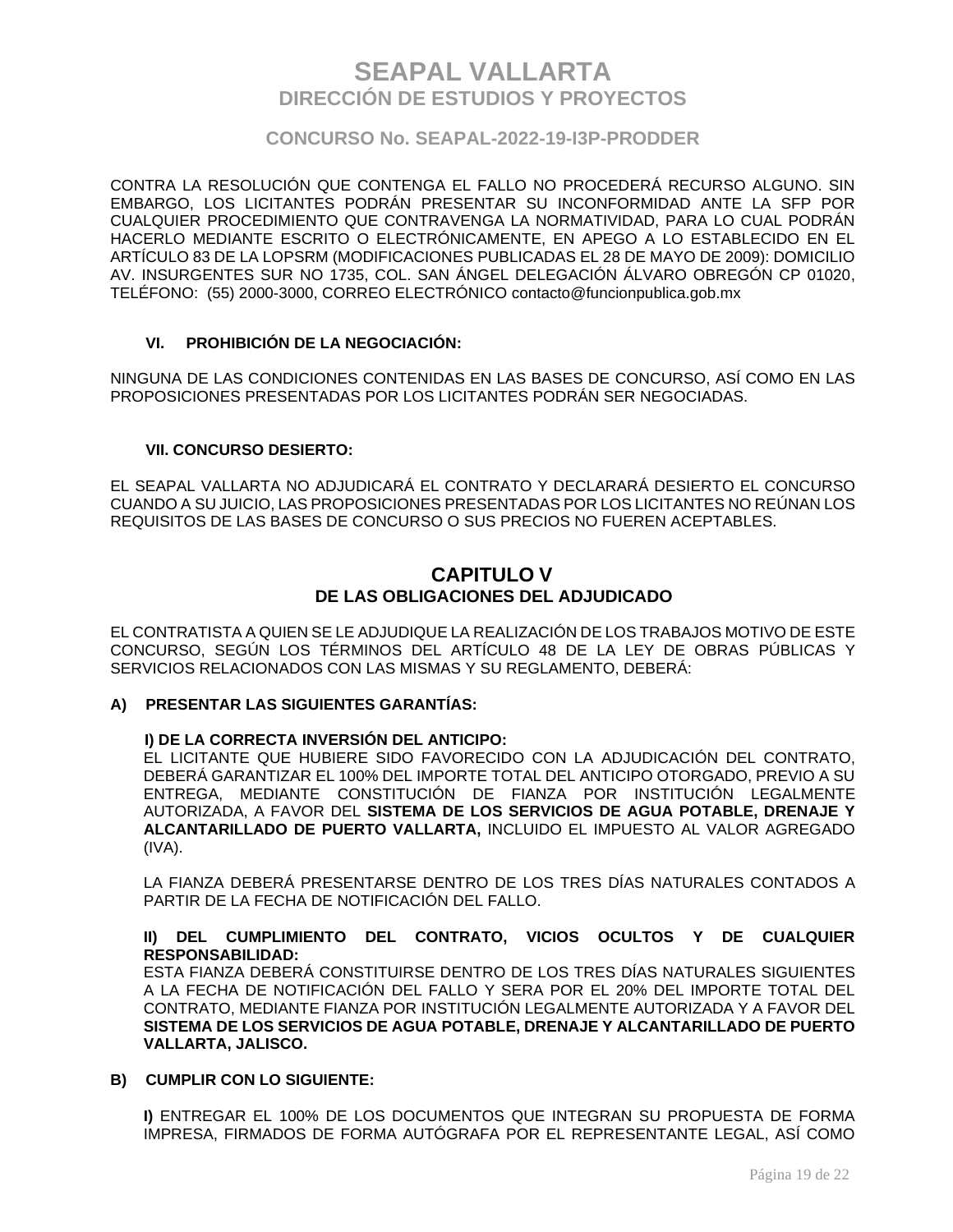### **CONCURSO No. SEAPAL-2022-19-I3P-PRODDER**

USB QUE CONTENGA LA TOTALIDAD DE SU PROPUESTA ESCANEADA CON LA FIRMA DEL REPRESENTANTE LEGAL. (ESTA ENTREGA SERÁ REQUISITO PARA PROCEDER A LA FIRMA DEL CONTRATO).

**II)** DESIGNAR POR ESCRITO A LAS PERSONAS QUE SE ENCARGARAN DE LA RESIDENCIA DE OBRA Y DE LA SUPERINTENDENCIA DE CONSTRUCCIÓN POR SU PARTE.

**III)** ENTREGAR LAS FIANZAS DE GARANTÍA Y SEGUROS COMO SE DETALLA EN EL PÁRRAFO CORRESPONDIENTE.

**IV)** INICIAR LOS TRABAJOS DE CONFORMIDAD A LO DISPUESTO POR LA LEY DE OBRAS PÚBLICAS Y SERVICIOS RELACIONADOS CON LAS MISMAS.

**C) MODELO DE CONTRATO:** SE ANEXA EL MODELO DE CONTRATO.

#### **D) FIRMA DE CONTRATO:**

EL LICITANTE A QUIEN SE LE ADJUDIQUE EL CONTRATO, SE COMPROMETE A FIRMARLO, PREVIO AL INICIO DE OBRA, DENTRO DEL PLAZO FIJADO EN EL ARTICULO 47 DE LA LEY DE OBRAS PUBLICAS Y SERVICIOS RELACIONADOS CON LAS MISMAS, MISMO QUE EL SEAPAL VALLARTA MANIFIESTA EN EL ACTO DE FALLO, DEBIENDO OTORGAR LA GARANTÍA DE ANTICIPO, LA QUE DEBERÁ CONSTITUIRSE COMO SE MANIFIESTA EN EL NUMERAL I) DEL INCISO A) DE ESTE CAPITULO.

PREVIAMENTE A LA FIRMA DEL CONTRATO, EL LICITANTE GANADOR PRESENTARA PARA SU COTEJO, ORIGINAL O COPIA CERTIFICADA DE LOS DOCUMENTOS CON LOS QUE SE ACREDITE SU EXISTENCIA LEGAL Y LAS FACULTADES DE SU REPRESENTANTE PARA SUSCRIBIR EL CONTRATO CORRESPONDIENTE.

EN SU CASO, UNA VEZ LLEVADO A CABO EL COTEJO, LA CONVOCANTE DEVOLVERÁ AL INTERESADO, LOS DOCUMENTOS ORIGINALES O CERTIFICADOS, CONSERVÁNDOLOS EN COPIAS SIMPLES.

LA PRESENTACIÓN DE ESTOS DOCUMENTOS SERVIRÁ PARA CONSTATAR QUE LA PERSONA CUMPLE CON LOS REQUISITOS LEGALES NECESARIOS, SIN PERJUICIO DE SU ANÁLISIS DETALLADO.

#### **E) NO FORMALIZACIÓN DEL CONTRATO:**

EL LICITANTE QUE NO FIRME EL CONTRATO POR CAUSAS IMPUTABLES AL MISMO, SERA SANCIONADO EN LOS TÉRMINOS DEL ARTICULO 78 DE LA LEY DE OBRAS PUBLICAS Y SERVICIOS RELACIONADOS CON LAS MISMAS.

EN CASO DE QUE EL LICITANTE SELECCIONADO DECIDA NO FORMALIZAR EL CONTRATO O NO PRESENTE LAS FIANZAS DENTRO DE LOS PLAZOS SEÑALADOS, LA ADJUDICACIÓN Y EN SU CASO, EL CONTRATO SE CONSIDERARAN NULOS.

#### **F) INSPECCIÓN Y RECEPCIÓN DE LOS TRABAJOS:**

LA SECRETARIA DE LA FUNCIÓN PUBLICA (SEFUPU) PODRÁ INTERVENIR EN LA INSPECCIÓN Y RECEPCIÓN DE LOS TRABAJOS OBJETO DEL CONTRATO EN LOS TÉRMINOS QUE SEÑALA LA LEY DE OBRAS PUBLICAS Y SERVICIOS RELACIONADOS CON LAS MISMAS.

CONCLUIDA LA OBRA, NO OBSTANTE, SU RECEPCIÓN FORMAL, LA CONTRATISTA QUEDARA OBLIGADA A RESPONDER POR LOS DEFECTOS Y VICIOS OCULTOS QUE RESULTAREN EN LA MISMA, EN APEGO A LO ESTABLECIDO EN EL ARTICULO 66 DE LA LEY DE OBRAS PUBLICAS Y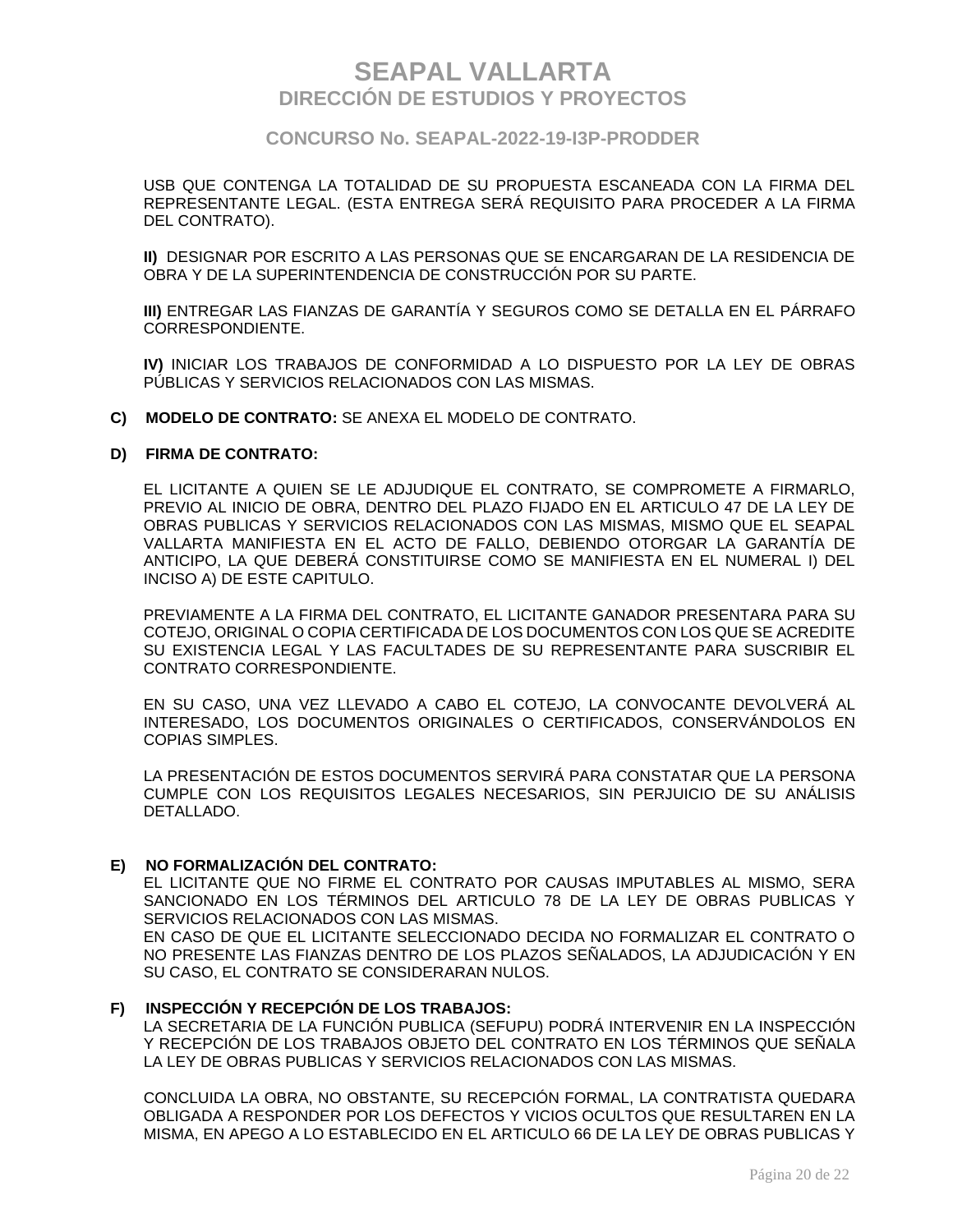### **CONCURSO No. SEAPAL-2022-19-I3P-PRODDER**

SERVICIOS RELACIONADOS CON LAS MISMAS Y PARA ELLO, DEBERÁ CONSTITUIR GARANTÍA DE VICIOS OCULTOS.

#### **G) RETENCIONES:**

LA CONTRATISTA A LA QUE SE LE ADJUDIQUE EL CONTRATO, ACEPTARA QUE LE SEA RETENIDO UN PORCENTAJE DEL **5 AL MILLAR** POR CONCEPTO DE SERVICIO DE INSPECCIÓN Y VIGILANCIA DE LA SECRETARIA DE LA FUNCIÓN PUBLICA (SEFUPU), A TRAVÉS DE LA CONTRALORÍA DEL ESTADO DE JALISCO, ESTIPULADO EN EL ARTICULO 191 DE LA LEY FEDERAL DE DERECHOS.

#### **H) BITÁCORA DE OBRA:**

LA BITÁCORA QUE REGISTRA EL CUMPLIMIENTO DE LOS DERECHOS Y OBLIGACIONES CONCERTADOS POR LAS PARTES EN EL CONTRATO, CONSTITUYE EL INSTRUMENTO QUE PERMITE A LOS ÓRGANOS DE CONTROL, VERIFICAR LOS AVANCES Y MODIFICACIONES EN LA EJECUCIÓN DE LOS TRABAJOS, MOTIVO POR EL CUAL SE DEBE CONSIDERAR QUE DICHA BITÁCORA FORMA PARTE DEL CONTRATO.

## **CAPITULO VI DE LA ADJUDICACIÓN Y CONDICIONES DEL CONTRATO**

EL SEAPAL VALLARTA PODRÁ AUMENTAR, REDUCIR O CANCELAR CONCEPTOS Y VOLÚMENES O MODIFICAR ALGUNA DE LAS ESPECIFICACIONES DE ESTOS, AFECTANDO A LOS PROPUESTOS EN EL DOCUMENTO No. **PE-6** "CATALOGO DE CONCEPTOS", SIN QUE ESTO JUSTIFIQUE RECLAMACIÓN ALGUNA POR PARTE DEL CONTRATISTA O REPERCUTA EN MODIFICACIONES AL RENDIMIENTO Y COSTO DE LOS MATERIALES, RENDIMIENTO Y COSTO DE LA MANO DE OBRA Y RENDIMIENTO Y COSTO DE LA MAQUINARIA Y EQUIPO, ESTABLECIÉNDOSE QUE EL ANÁLISIS E INTEGRACIÓN DE LOS PRECIOS UNITARIOS NUEVOS QUE SE GENEREN COMO CONCEPTOS EXTRAORDINARIOS O CONVENIO ADICIONAL PARA LAS OBRAS MOTIVO DEL MISMO CONCURSO, SERÁN CON LAS MISMAS BASES DE COSTO Y RENDIMIENTO DE LOS INSUMOS UTILIZADOS EN CONCEPTOS SIMILARES DEL CATALOGO RESPECTIVO.

#### **CONDICIONES DE PRECIO:**

LOS TRABAJOS MOTIVO DE ESTE CONCURSO, SE REGIRÁN BAJO LA MODALIDAD DE CONTRATO DE OBRA PUBLICA A BASE DE PRECIOS UNITARIOS Y TIEMPO DETERMINADO.

#### **FORMA Y TÉRMINOS DE PAGO DE LOS TRABAJOS:**

EL SEAPAL VALLARTA PAGARÁ LOS TRABAJOS OBJETO DEL CONTRATO EN MONEDA NACIONAL, MEDIANTE LA FORMULACIÓN DE ESTIMACIONES SUJETAS AL AVANCE DE LOS TRABAJOS, QUE LA CONTRATISTA PRESENTARA A LA RESIDENCIA DE SUPERVISIÓN, ACOMPAÑADAS DE LOS NÚMEROS GENERADORES PREVIAMENTE AUTORIZADOS POR LA CITADA RESIDENCIA Y LA FACTURA CORRESPONDIENTE. **EL SEAPAL VALLARTA A TRAVÉS DE LA DIRECCIÓN ADMINISTRATIVA** CUBRIRÁ A LA CONTRATISTA EL IMPORTE DE SUS ESTIMACIONES DENTRO DE UN PLAZO NO MAYOR DE 20 DÍAS NATURALES CONTADOS A PARTIR DE LA FECHA EN QUE HAYAN SIDO AUTORIZADAS POR LA RESIDENCIA.

#### **DOCUMENTO CONTRACTUAL:**

EL LICITANTE ADJUDICADO, DEBERÁ PRESENTAR PARA LA FIRMA DEL CONTRATO, COPIAS CERTIFICADAS DEL ACTA CONSTITUTIVA DE LA EMPRESA Y SUS MODIFICACIONES, ASÍ COMO DEL TESTIMONIO DEL APODERADO LEGAL. LA PROPOSICIÓN DEL LICITANTE FAVORECIDO CON EL FALLO, SERA INCORPORADA COMO DOCUMENTACIÓN ANEXA AL CONTRATO.